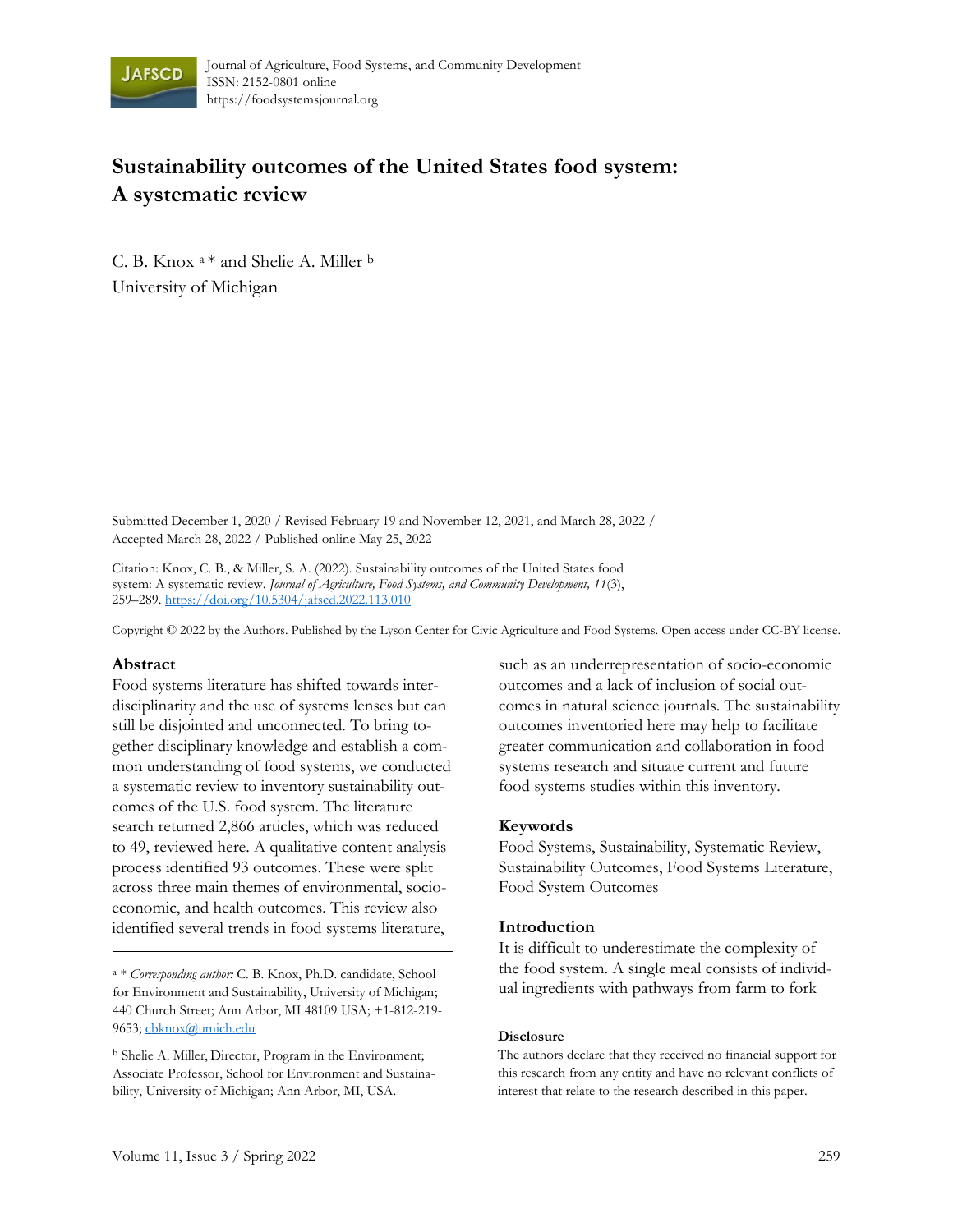that vary widely. Conceptualizations of food systems differ across disciplines and time, but recent definitions generally include the following: (1) processes or activities such as food production, processing, consumption, and disposal; (2) interactions among biogeophysical and human systems; and (3) environmental, socio-economic, and health outcomes (Béné et al., 2019a; Ericksen, 2008). Outcomes can be defined as the causal results of food system processes (Ericksen, 2008).

The term "food system" goes back several decades, but until more recently, most of the discussion was implicit or limited to a subsystem or a specific system element (Sobal et al., 1998). For example, agricultural and food security fields dominated early food systems literature and focused on topics such as production, distribution, consumption practices, or innovations that increased productivity and efficiency (Béné et al., 2019b; Reganold et al., 2011; Stephens et al., 2018). Much of the early conversation around sustainability focused on the environmental impacts of agriculture like soil erosion, climate change, or pollution (Béné et al., 2019b; Ericksen et al., 2009; Hallam et al., 1993; Hinrichs, 2012). Sustainability as a concept grew out of the two disconnected but parallel movements of environmental and social sustainability in the 1970s that critiqued capitalist economic growth (Purvis et al., 2019). The inclusion of health into the popularized, and criticized, "three pillars" or "three-legged stool" concept of social, economic, and environmental sustainability only began in the 1990s; it has gained prominence more recently and was accompanied by proponents of sustainable agriculture (Gillespie, 1995; Hancock, 1993; Purvis et al., 2019).

As an emerging field, writers of food systems literature aim to effectively incorporate multiple facets of sustainability through methods or lenses such as systems thinking and inter-/transdisciplinarity. However, a historical lack of interdisciplinarity in the food systems space, reflective of trends throughout scientific study, results in significant gaps in system understanding, theories, and methodologies (Béné et al., 2019a; Nelson et al., 2016a). For example, discussions of the impacts on health like income, social justice, and equity have become prevalent only more recently (Marmot,

2005; Solar & Irwin, 2006). Furthermore, much research that would fall within the food systems space (such as system aspects like agroecology or food science) retains a disciplinary focus and does not address the inherently interdisciplinary context of food systems (Béné et al., 2019a). These factors have resulted in food systems work that is fragmented and difficult to connect (Eakin et al., 2017; NRC, 2010;).

Food system scholars call for increasingly integrative and interdisciplinary research to fill the gaps by addressing the system's diverse, interacting elements and outcomes (Constance, 2010; Hinrichs, 2012; Nelson et al., 2016a). The authors of a literature review of food system drivers, defined in that review as processes that influence the food system durably and consistently, concluded that a collective understanding of food system elements and dynamics is underdeveloped and that establishing a common foundation of food system knowledge is important to better assist academics, experts, and decision-makers in the food systems space (Béné et al., 2019b). These gaps prompted the question: What are the prominent sustainability outcomes of the U.S. food system, and how does food systems literature address the diverse and interconnected issues?

Within the review, we provide a comprehensive inventory of recent scientific literature about how the U.S. food system results in sustainability outcomes. We identify, categorize, and calculate the frequency of sustainability outcomes of the U.S. food system that are reported in recent scientific literature to draw insights about interdisciplinarity and trends within food systems literature. Our goal is to advance food systems literature by compiling often disparate information about the sustainability outcomes and provide a holistic and accessible evaluation that could be used to inform or contextualize further food system work. For example, the inventory of outcomes could be the basis for developing interdisciplinary metrics for evaluating a community's food system. While information and shared understanding is only one aspect of successful collaboration and problem-solving, it is an initial step that is needed in the sustainable food systems space.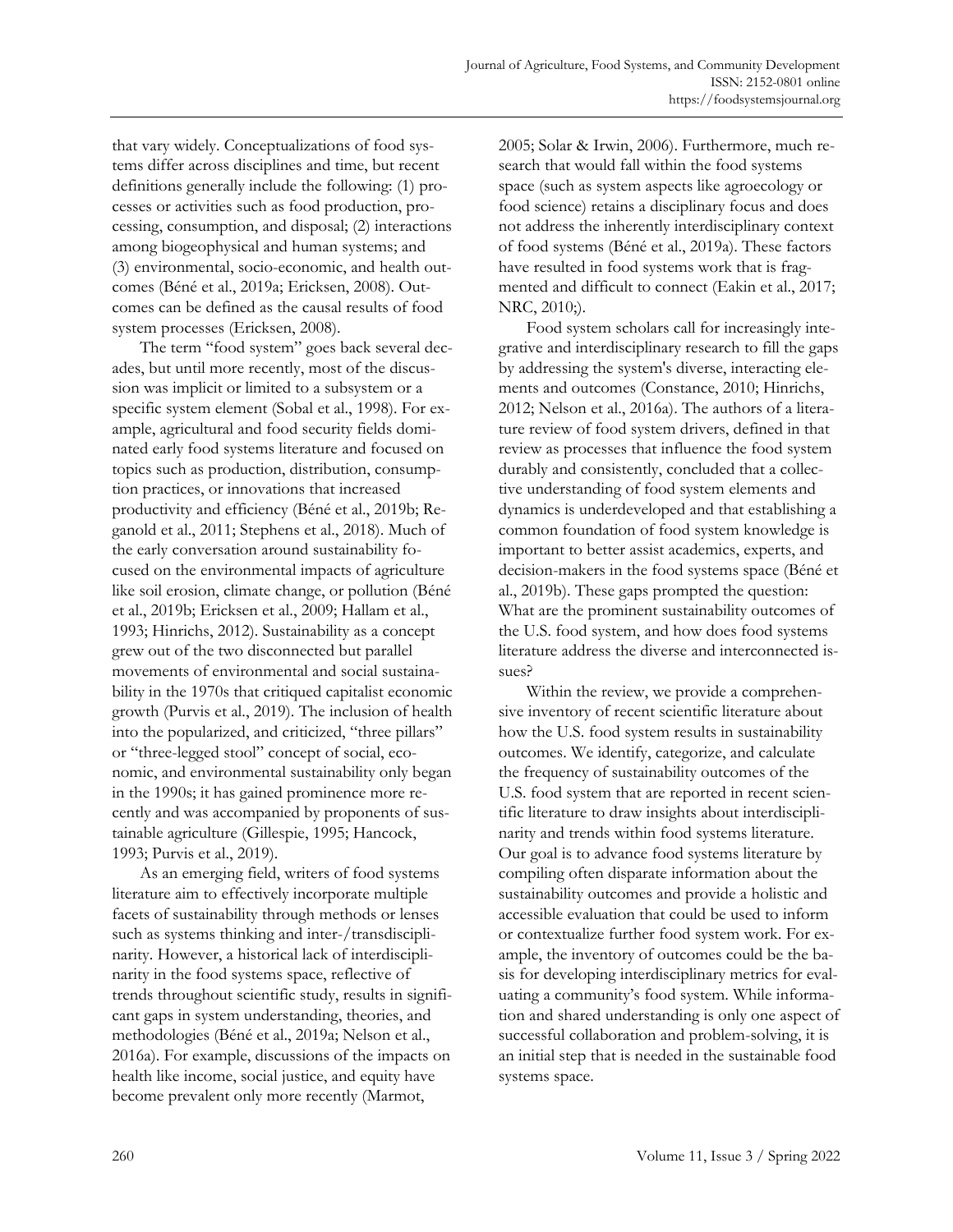## **Methods**

### Reviewing the Literature

We use two main processes: (1) a systematic review to ensure a holistic information base, and (2) qualitative hand-coding to identify outcomes within the texts. The methods used were adapted from standard systematic review methodologies for formulating and conducting a search (Tsafnat et al., 2014; Uman, 2011). We developed search terms, performed the search, removed duplicate texts, and screened the remaining abstracts and full texts based on inclusion and exclusion criteria. Content analysis methods like qualitative hand-coding are effective ways to identify concepts in texts and are a common approach to revealing trends across and within bodies of literature (Berelson, 1952; Hsieh & Shannon, 2005; Weber, 1990). Hand-coding is when a researcher manually reviews data by identifying concepts and assigning a code, which is very time-intensive but results in more inclusive coding that can capture meaning that would be missed by computer programs (Grimmer & Stewart, 2013; Nelson et al., 2021; Weber, 1990). For more detailed information on the systematic review process and rationale for choosing these methodologies, see Appendix A.

# **Coding the Literature**

We began the analysis process by copying the exact terminology or phrasing used in the texts to describe or identify sustainability outcomes to a Microsoft Excel file. We then simplified the exact phrasing into more abstract or generalized coding terms. For example, one text may discuss "pathogen contamination of food" while another uses "foodborne pathogen," both of which communicate the same outcome and would be grouped under the term "pathogen contamination of food." The code reduction and organization process sorted and refined the initial 191 outcomes into three overarching themes: environmental, socioeconomic, and health outcomes. In each theme, outcomes were organized into categories and subcategories.

# **Organization of Outcomes**

The organization of outcomes into themes, catego-

ries, and subcategories was based on common groupings or connections that emerged from the source literature. Thus, the organizational method used a 'grounded theory' approach, as the clustering of outcomes was developed from the data rather than fitting concepts into a preexisting or preestablished scheme (Glaser & Strauss, 1967). A primary goal of the organizational process was ensuring that each outcome could only be coded into one category (i.e., mutual exclusivity) (Weber, 1990). The final organization of codes and outcomes represents an inventory of the major themes and prominence of outcomes based on how often they occur in the reviewed literature. Expanding or excluding outcome categories could deepen or streamline the process depending on the field or focus of work.

### **Results**

The database search resulted in the collection of 2,866 articles, which was reduced to 75 based on the titles and abstracts using the remaining inclusion and exclusion criteria. At the full text review stage, 26 additional articles were excluded (see Figure 1 and Appendix D for a full list of reviewed documents). Common reasons for exclusion were focusing at the wrong scope (*n*=7) or on one specific sustainability issue (*n*=8). Other reasons include papers focusing on methodologies or recommending metrics (*n*=4) or papers that simply did not address the research question of this review (n=3). The publishing dates ranged from 1993 to 2019, with the majority published after 2013.

The initial round of coding resulted in 1,074 instances of coding, which identified 191 outcomes. In this first step, the articles had an average of 16.7 outcomes, with a range of three to 56 outcomes. The prevalence of outcomes also varied, with greenhouse gas emissions and water quality being present in 22 articles, while 51 of the outcomes were only in one article. This list of outcomes was then narrowed by compiling redundant codes and simplifying longer phrases. For example, "unsafe working conditions" and "dangerous working conditions" were combined. Each outcome was then organized into the hierarchical structure of categories, subcategories, and specific outcomes (see Table 1).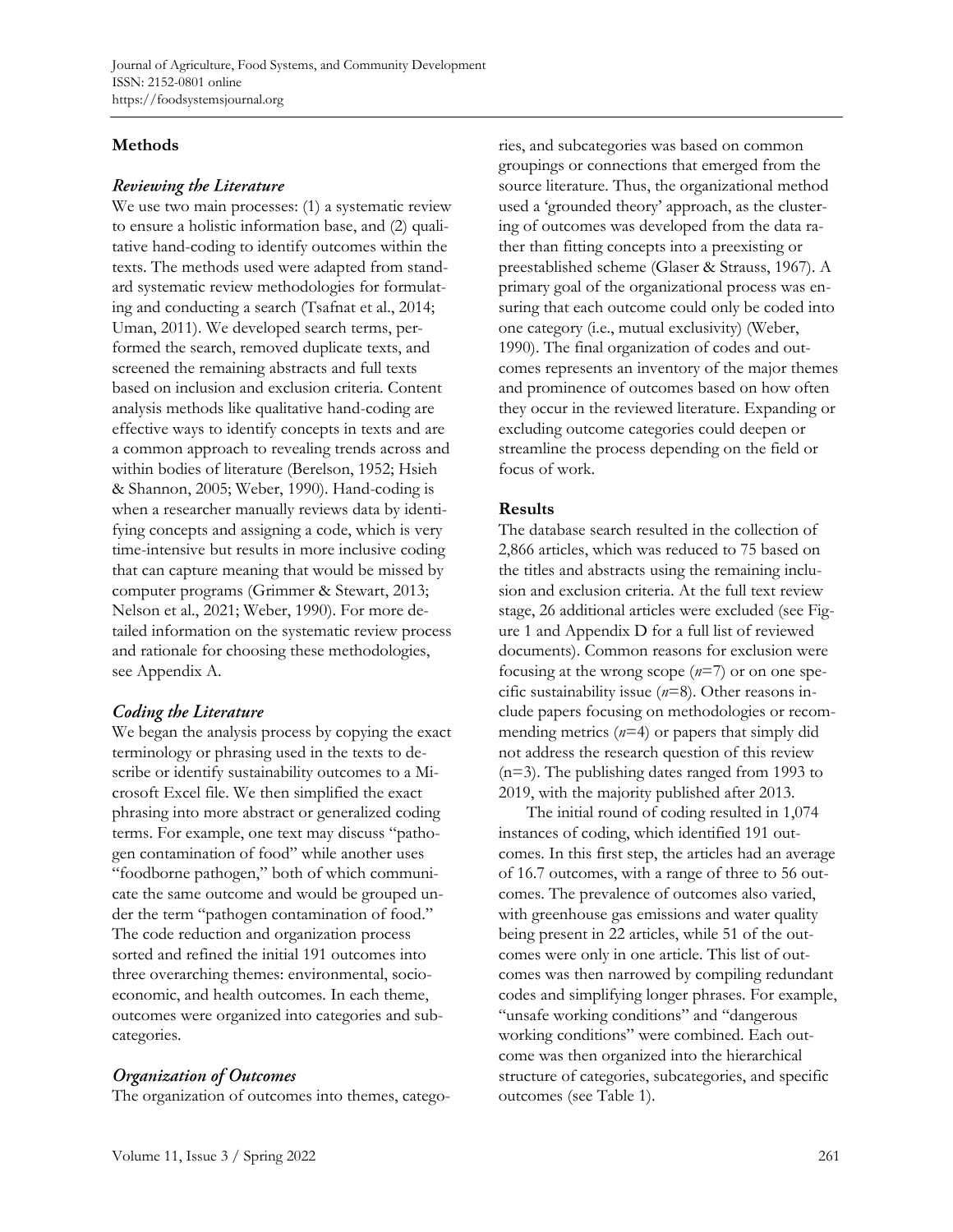

#### Figure 1. Flow Chart of Articles Resulting from Systematic Review Process

This second step resulted in the organization of 93 outcomes into three main themes: environmental, socio-economic, and human health outcomes (see Figure 2). The average number of codes per outcome is 10.24, but there was variation among the themes. The number of articles per outcome, or density of codes, indicates how prevalent an outcome was in the literature. The environmental outcomes theme had the highest average density of codes per outcome with 11.8, with the health outcomes and socio-environmental outcomes themes having 10.3 and 8.75 codes per outcome, respectively. A detailed explanation of each outcome identified, summarized from the reviewed literature, is in Appendix B. This breakdown can be

useful as an interdisciplinary introduction to the diversity of sustainability outcomes of the food system. For raw coding results, see Appendix C.

Thematic saturation occurred through 16 articles, with 33 contributing no novel outcomes. Of the selected articles, 59% identified at least one sustainability outcome in all three themes of environmental, socio-economic, and health outcomes, 29% identified two, and the remaining 12% identified only one. No article identified all 18 major categories; the articles ranged from 2 to 15 categories, with an average of 6.7 categories per document. Similarly, of a total possible 41 subcategories, the number of identifications ranged from 24 outcomes to one outcome and averaged 7.6.

| Table 1. Outcome Organization Structure with Definitions and Examples |  |  |
|-----------------------------------------------------------------------|--|--|
|                                                                       |  |  |

| <b>Definitions</b>                                                                                       | <b>Examples</b>                |
|----------------------------------------------------------------------------------------------------------|--------------------------------|
| <b>Theme:</b> Highest level of organization, contains the three main themes                              | <b>Environmental Outcomes</b>  |
| <b>Category:</b> Concepts generally encompass many outcomes or cannot be sorted into<br>another category | <b>Environmental Pollution</b> |
| <b>Subcategory:</b> Used when helpful to group similar outcomes within categories                        | Air Pollution                  |
| <b>Specific Outcome:</b> All outcomes within subcategories                                               | Greenhouse Gas Emissions       |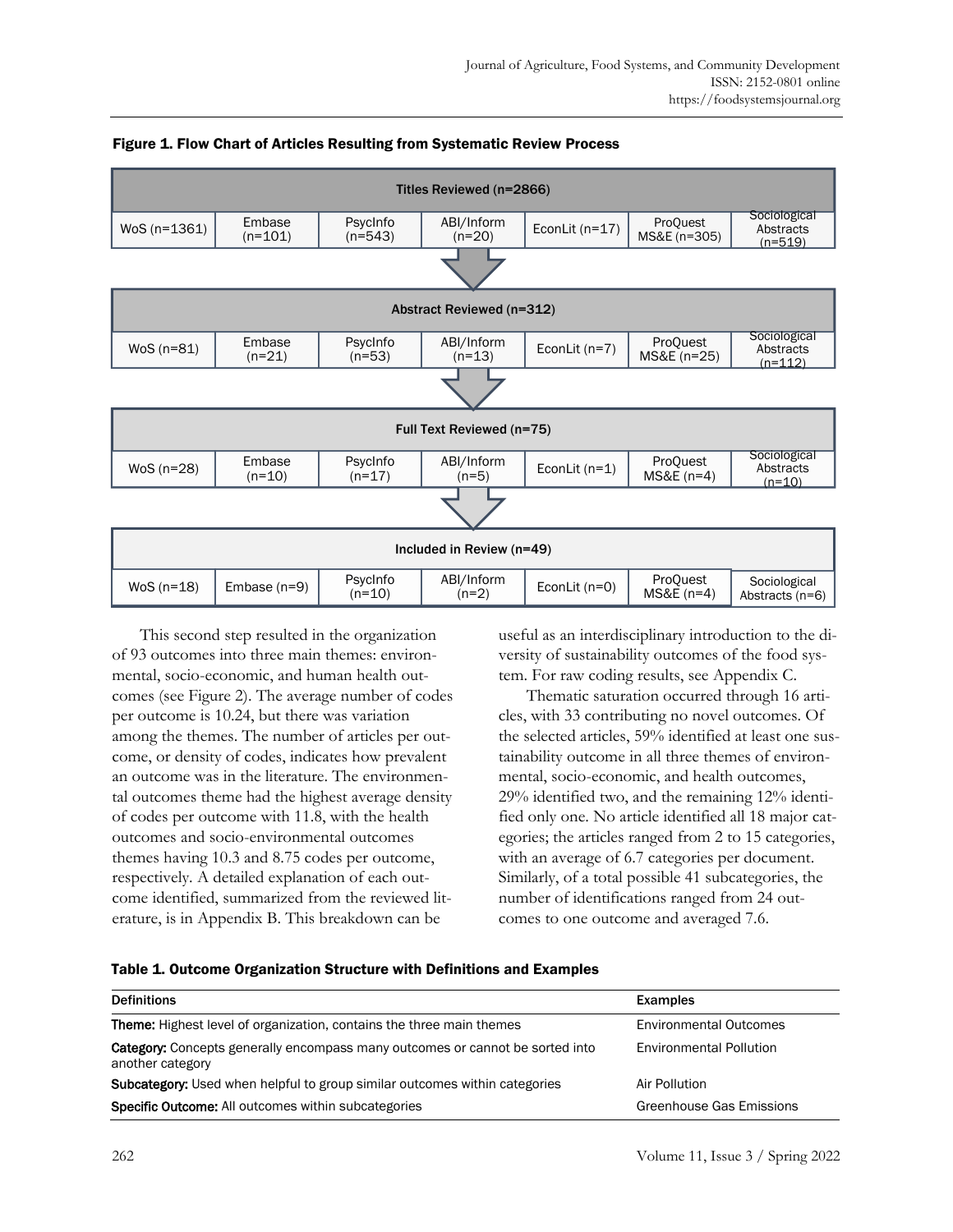#### Figure 2. Organization of Outcomes Identified by Systematic Review, Including Number of Coding Instances

Coding frequency is represented as a bar graph, with the hue of each bar representing the organizational structure (i.e., the darkest color is the theme, and the lightest is the specific outcome). Indentation also represents the structure, with the furthest indented being the specific outcomes.



Finally, we categorized each article as published in a natural science, social science, health, or interdisciplinary journal. While the discipline of the journal is not a perfect match for the disciplinary background of the authors or methods, this proxy was used because, ostensibly, the content of the articles needed to fit the purpose and scope of the journal, and journals contribute to the body of literature of the different fields. For both the environmental and socio-economic outcomes theme, the corresponding discipline (natural science and social science) had the highest percentage of identification. While social science did identify environmental outcomes less often than the other disciplines  $(60\%)$ , only 43% of the natural science journal articles identified an outcome in the socioeconomic theme (see Figure 3).

# **Discussion**

# **High-Level Trends**

# *No single article identified all categories, much less all 93 sustainability outcomes*

These results justify, in part, this systematic review's goal of compiling disconnected information in food systems literature because no single article identified all categories or subcategories of outcomes. The systematic review and coding process also enabled the creation of a qualitative system map based on the connections drawn by the articles included in the systematic review (see Figure 4).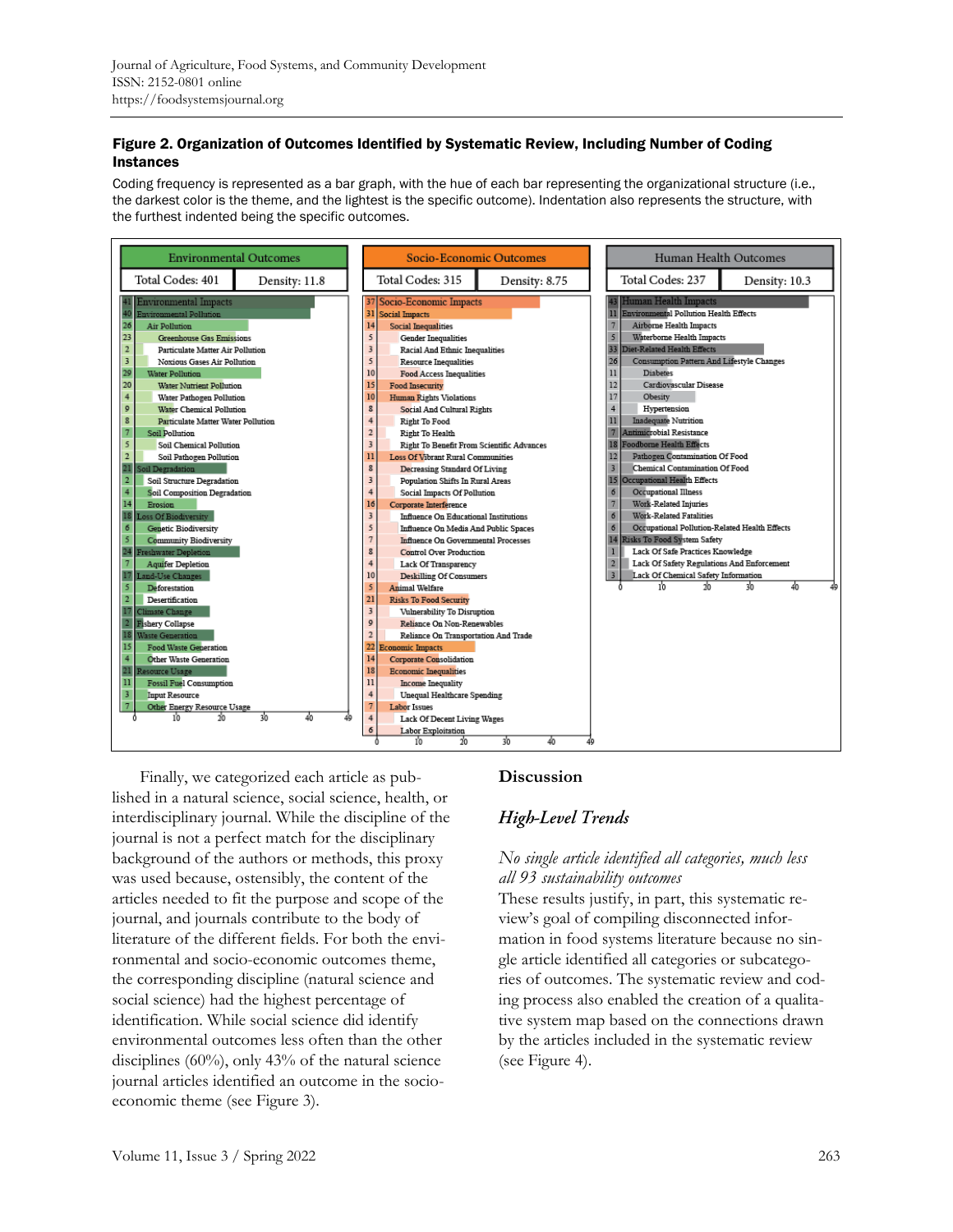

#### Figure 3. Percent of Papers in Each Discipline Category Identifying at Least One Outcome Within the Three Themes

# *Lack of disciplinary overlap between natural sciences and social sciences*

By organizing the articles into disciplines, we were able to analyze trends within and between different disciplines. While the goal of the search terms was to return articles that used systems lenses and discussed the food system interdisciplinarity, the articles from social science journals included in this review discussed environmental outcomes to a higher degree than the natural science counterparts discussed socio-economic outcomes (see Figure 4). The distribution of theme identification by journal discipline also shows the success of interdisciplinary journals at identifying outcomes across the sustainability spectrum. This difference in the overlap between disciplines is prevalent throughout food systems literature, partially by nature of the disciplinary focuses and the dominant narratives that shaped early food systems work.

However, almost 60% of the articles included a sustainability outcome within all three themes, and

almost every article published in an interdisciplinary journal included outcomes across the themes. This result speaks to the success and strength of current interdisciplinary work in the food systems space. While a common knowledge base is still developing for the field, research can and is connecting diverse outcomes using innovative methodologies and partnerships to understand complex socioenvironmental systems.

# *High and low instances of coding*

High or low instances of coding represent the relative prominence of outcomes within the surveyed work. The sample of articles does not encompass the entire field of food systems literature or work on these outcomes outside of the food systems space, so it does not imply that these concepts are understudied. For example, there is an entire body of work on animal welfare and ethics, but the outcome is comparatively less prevalent than issues such as environmental pollution or diet-related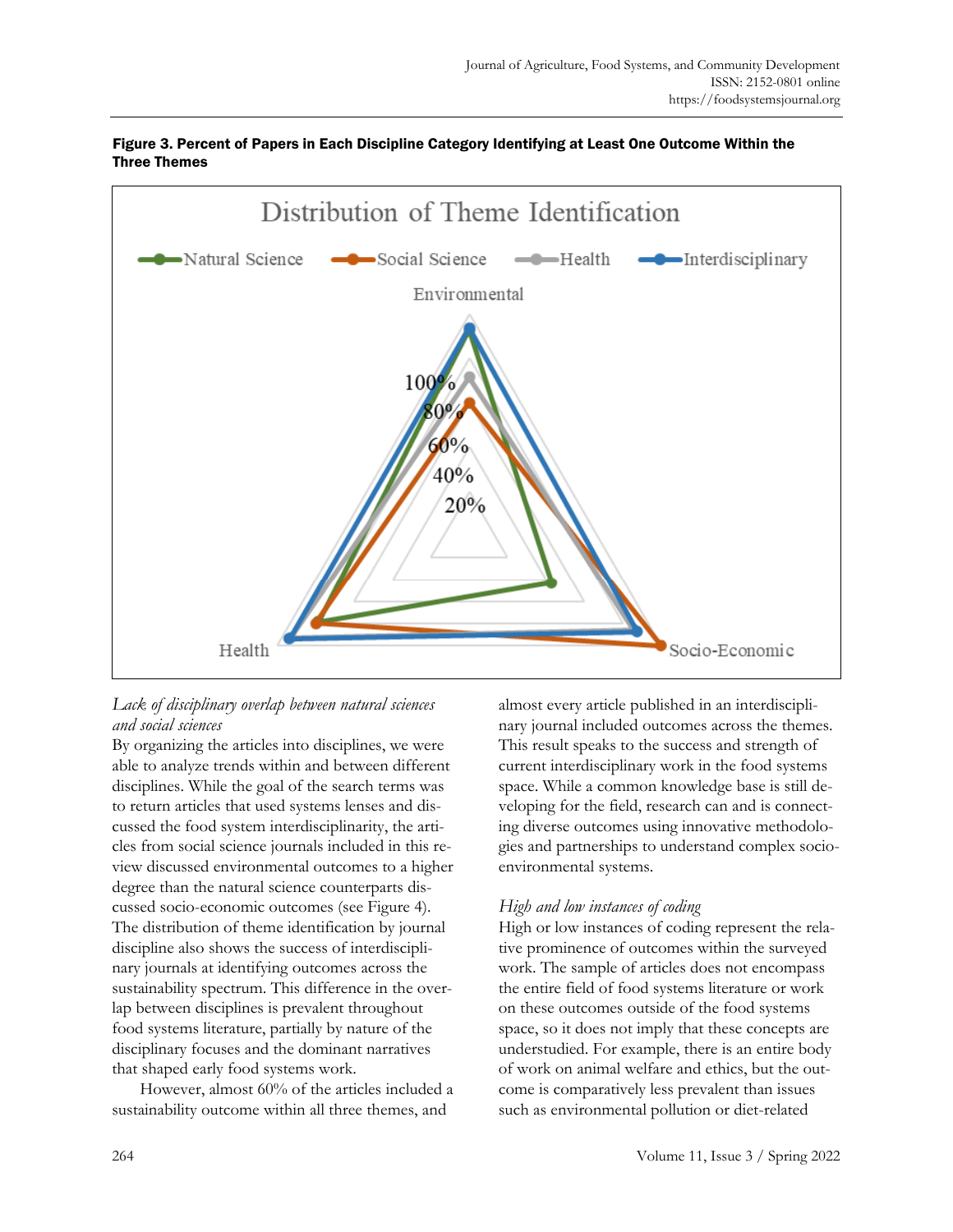health effects. However, the implication of lower or higher coding instances can speak to the pervasiveness or the relative importance placed on these outcomes in food systems literature.

### *System map*

The relationships among outcomes were qualitatively assessed based on the connections described by the articles included in the systematic review. Causal loop diagramming (CLD) from qualitative data such as interview transcripts or text documents is one way of presenting results (Yearworth & White, 2013). The consolidation of diverse and complex information into a system map necessitates balancing fine details and readability and/or usability. The outcomes included in this map are

the categories and subcategories, when appropriate, developed through this review. We organized the diagram specifically to be approachable, comprehensive, and useful for continuing conversations about food system dynamics (see Figure 5). As this is not a review of system dynamics, the connections were not quantitatively assessed, and important external relationships or trade-offs associated with the food system are outside the scope of this paper.

# Limitations

A key limitation of this review is the selection of hand-coding as the data collection process. During the coding process, we inferred categories based on qualitative assumptions of similar meanings or con-

### Figure 4. Sustainability Outcomes Map of the U.S. Food System

Connections are based on the reviewed literature, with arrows representing the direction of outcome. The colors represent the organizational structure; green is environmental outcomes, grey is health outcomes, and orange is socio-economic outcomes.

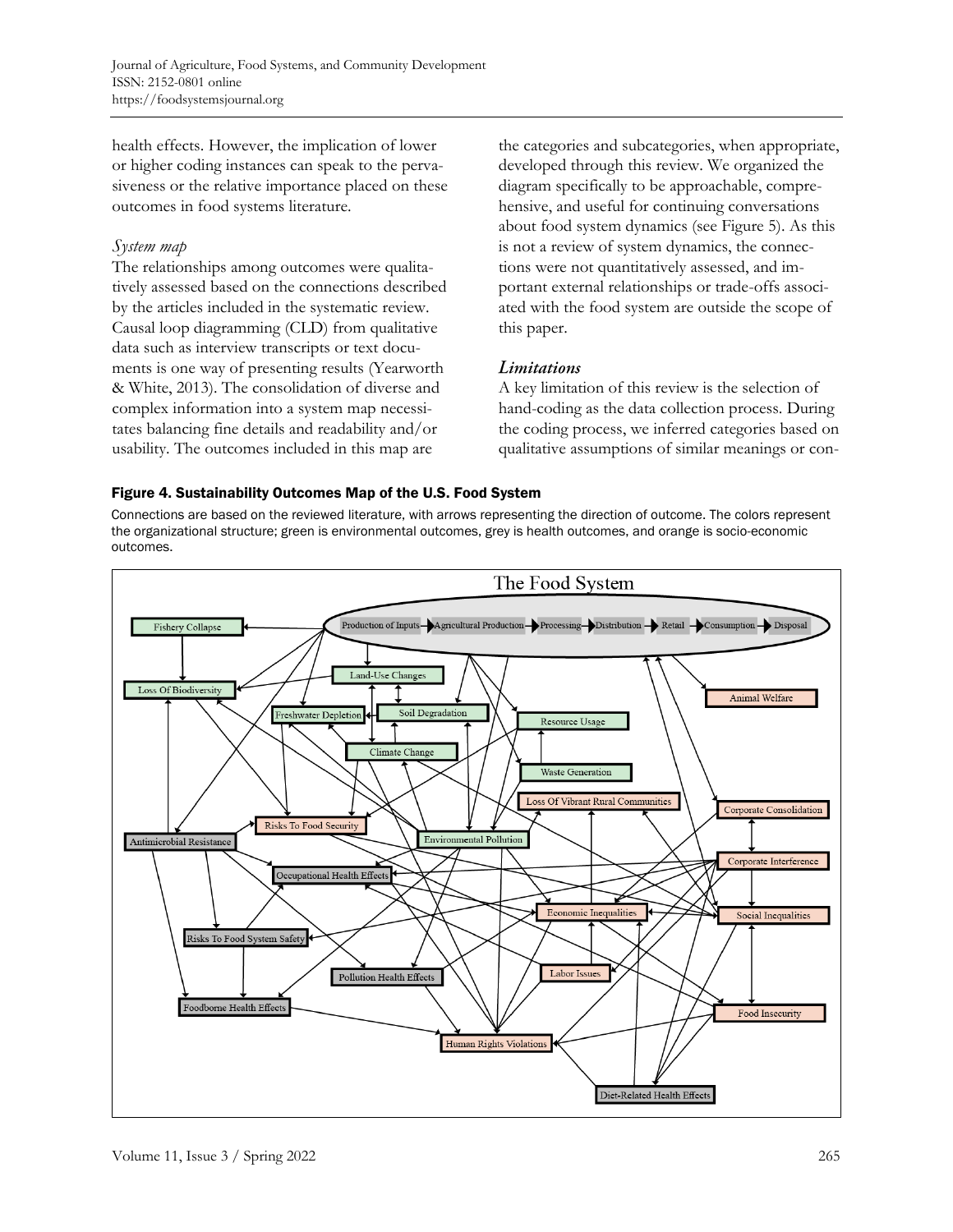notations among concepts, which introduces limitations such as biases from personal lenses and reduced processing capabilities but enables the collection of more rich and complete data (Weber, 1990). However, these risks were addressed by generating the outcomes and organizational structure from the literature. The hand-coding process is also very time intensive, so several decisions, such as limiting the review to peer-reviewed articles and a limited list of databases, were made to focus on articles that would efficiently answer the research question. Sources outside of published, peer-reviewed articles likely use different terminology to discuss outcomes or contain more specialized outcomes that are relevant to specific fields, places, or subsystems. Finally, papers that would fit the inclusion criteria were likely published after the review was conducted. These limitations are managed through achieving data saturation, as more sustainability outcomes are unlikely to be identified by including more sources such as grey literature and studies from 2020/21. It is important to note that this review does not encompass the possibility of new outcomes that are connected to COVID-19.

A final limitation is the high-level view of the U.S. food system. Purposely taking a national lens and discussing a topic at a high level of abstraction is ill-suited to encompass all geographic and temporal heterogeneities in the food system. As such, the inventory of sustainability outcomes and connections drawn between them does not reflect all food systems within the U.S. but can be beneficial as a starting point or framework for further work to contextualize a smaller food system with specific actors, decision-makers, and system elements and behaviors. The corollary limitation of focusing on the U.S. is that the review did not include outcomes associated with the globalized food system. Some examples would be deforestation in other countries because of demand in the U.S. or increased water stress in the U.S. due to exported goods, but this was outside the scope of the systematic review and should be included in future related work.

### **Conclusions**

This review identified 93 sustainability outcomes that represent the diversity of environments, work-

ers, communities, and consumers involved in the food system. Sustainability outcomes influence each other and are deeply connected to the physical food system and social, environmental, and economic systems. As evidenced by the relative frequencies of coding in this review, some outcomes are more prevalent than others in the literature, but that does not imply that these are less significant. The goal of our review was to inventory the sustainability outcomes relevant at the national scale. While more depth or details could be added based on smaller-scale food systems (for example, specific chemical pollutants, pathogens, or health outcomes relevant to a system or locality), each would most likely fall under one of the established outcomes or categories.

Interdisciplinary research has become more prominent in the last few decades through academic institutionalization of interdisciplinarity and more focus on and funding for inter-/transdisciplinary food systems work, but disciplines can remain siloed, and information is still disparate (Hinrichs, 2012). This is demonstrated by the differences in outcome identification density across themes, as 12% of system-level articles only identified outcomes within one theme, and no article identified all 18 categories. This trend is certainly not unique to food systems work; much research has disciplinary foci. Food systems literature is also a relatively new, developing field, and through this review, we aim to contribute to building a common understanding and interdisciplinarity through the compilation and organization of sustainability outcomes and the discussion of the prevalence of different outcomes in the surveyed literature.

There are several ways in which this review could be used in future research or food systems work. Not all future food systems studies need to consider all the outcomes inventoried by this review, as many will be irrelevant or outside the scope of research projects or specific research questions. However, the holistic inventory can still be useful as a basis for the purposeful selection of what is or is not relevant to a project. The full list of outcomes can serve as an extensive list of which outcomes or categories could be considered, which may be out of the traditional disciplinary scope. A common example would be an agricultural evalua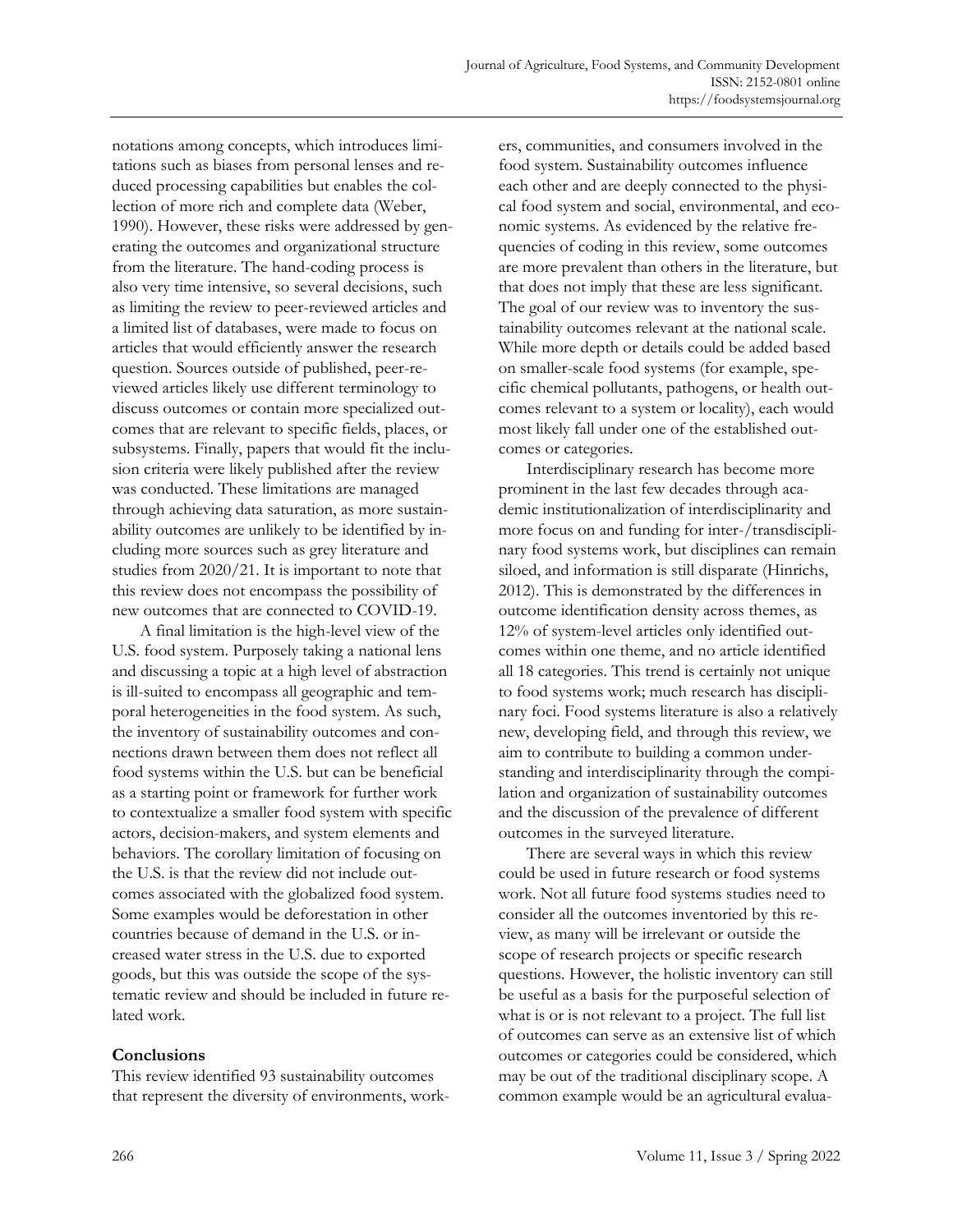tion considering not only the environmental outcome of a pollutant but also the effects on community health. Consulting the full inventory of outcomes may provide additional criteria to assess that would be potentially less intuitive or prevalent.

The inventoried sustainability outcomes can also be used to contextualize work within smaller scoped food systems, as it can provide a broad variety of outcomes upon which to have conversations about, for example, the outcomes of policies or management choices. Other possible uses include as the basis for an assessment tool to evaluate the current state of outcomes and track change over time or identify areas for improvement, as a benchmark of which outcomes have been identified as of 2019 (potentially relevant to studying the food system during or after COVID-19), or as a set of possible evaluation criteria for building a decision support tool based on stakeholder concerns.

Building a holistic understanding of the food systems field is an important first step to more effective and efficient work through directly incorporating inter-/multidisciplinary knowledge and skills

and acknowledging and addressing the connections of disciplinary topics to other sustainability issues. One benefit of interdisciplinary work would be the ability to coordinate efforts to address multiple sustainability issues concurrently, which can result in efficiencies through goal alignment, selecting a portfolio of interventions, the creation of diverse alliances, and the ability to implement changes at multiple levels (Barnhill et al., 2018; Ruben et al., 2019). The inventory generated by this review can be used as a starting point for continued work in food systems and to contextualize changes. The complexity, interdisciplinarity, and scope of the food system tie directly to the extensive sustainability outcomes, which makes sustainable food systems a significant opportunity to impact the wellbeing of the environment and people in the United States.

#### **Acknowledgments**

We would like to thank the anonymous JAFSCD reviewers for their insightful comments.

#### **References**

- Allum, N., Sturgis, P., Tabourazi, D., & Brunton-Smith, I. (2008). Science knowledge and attitudes across cultures: A meta-analysis. *Public Understanding of Science, 17*(1), 35–54[. https://doi.org/10.1177/0963662506070159](https://doi.org/10.1177/0963662506070159)
- Anderson, M. D. (2008). Rights-based food systems and the goals of food systems reform. *Agriculture and Human Values, 25*(4), 593–608.<https://doi.org/10.1007/s10460-008-9151-z>
- Anderson, M. D. (2015). Roles of rural areas in sustainable food system transformations. *Development, 58*(2–3), 256–262. <https://doi.org/10.1057/s41301-016-0003-7>
- Anderson, M. D., & Cook, J. T. (1999). Community food security: Practice in need of theory? *Agriculture and Human Values, 16*(2), 141–150.<https://doi.org/10.1023/A:1007580809588>
- Bardenhagen, C. J., Pinard, C. A., Pirog, R., & Yaroch, A. L. (2017). Characterizing rural food access in remote areas. *Journal of Community Health, 42*(5), 1008–1019.<https://doi.org/10.1007/s10900-017-0348-1>
- Barnhill, A., Palmer, A., Weston, C. M., Brownell, K. D., Clancy, K., Economos, C. D., Gittelsohn, J., Hammond, R. A., Kumanyika, S., & Bennett, W. L. (2018). Grappling with complex food systems to reduce obesity: A US public health challenge. *Public Health Reports, 133*(Supplement 1), 44S–53S.<https://doi.org/10.1177/0033354918802793>
- Béné, C., Oosterveer, P., Lamotte, L., Brouwer, I. D., de Haan, S., Prager, S. D., Talsma, E. F., & Khoury, C. K. (2019a). When food systems meet sustainability—Current narratives and implications for actions. *World Development, 113*, 116–130.<https://doi.org/10.1016/j.worlddev.2018.08.011>
- Béné, C., Prager, S. D., Achicanoy, H. A. E., Alvarez Toro, P., Lamotte, L., Bonilla Cedrez, C., & Mapes, B. R. (2019b). Understanding food systems drivers: A critical review of the literature. *Global Food Security, 23*, 149–159. <https://doi.org/10.1016/j.gfs.2019.04.009>
- Berelson, B. (1952). *Content analysis in communication research*. Free Press.
- Blair, D., & Sobal, J. (2006). Luxus consumption: Wasting food resources through overeating. *Agriculture and Human Values, 23*(1), 63–74.<https://doi.org/10.1007/s10460-004-5869-4>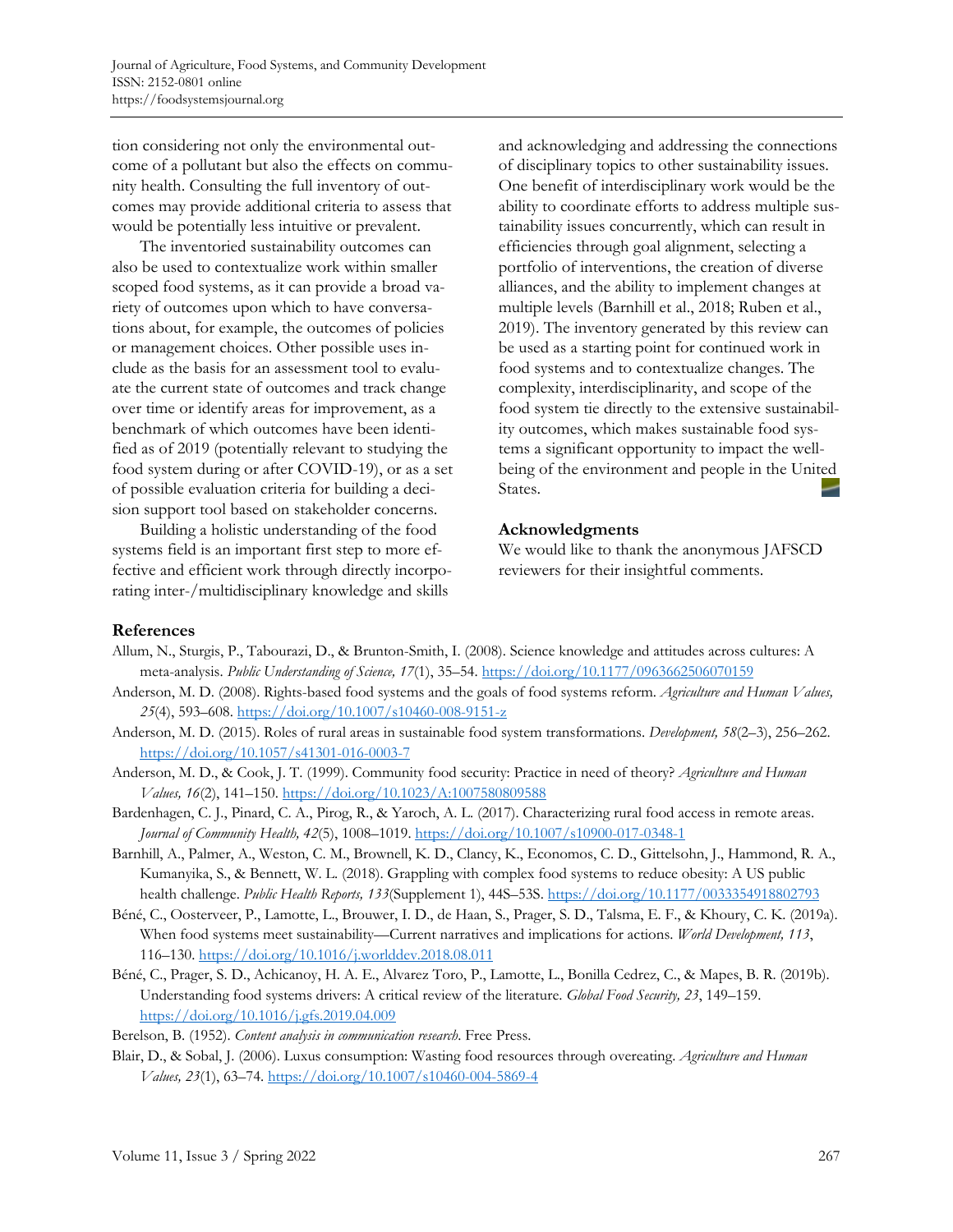- Cachelin, A., Ivkovich, L., Jensen, P., & Neild, M. (2019). Leveraging foodways for health and justice. *Local Environment, 24*(5), 417–427.<https://doi.org/10.1080/13549839.2019.1585771>
- Chapman, B., & Gunter, C. (2018). Local food systems food safety concerns. In S. Thakur & K. E. Kniel (Eds.), *Preharvest food safety* (pp. 249–260). ASM Press.<https://doi.org/10.1128/9781555819644.ch13>
- Collier, D., & Mahoney, J. (1996). Insights and pitfalls: Selection bias in qualitative research. *World Politics*, *49*(1), 56–91. <https://doi.org/10.1353/wp.1996.0023>
- Conrad, Z., Niles, M. T., Neher, D. A., Roy, E. D., Tichenor, N. E., & Jahns, L. (2018). Relationship between food waste, diet quality, and environmental sustainability. *PLoS ONE, 13*(4), Article e0195405. <https://doi.org/10.1371/journal.pone.0195405>
- Constance, D. H. (2010). Sustainable agriculture in the United States: A critical examination of a contested process. *Sustainability, 2*(1), 48–72.<https://doi.org/10.3390/su2010048>
- Eakin, H., Connors, J. P., Wharton, C., Bertmann, F., Xiong, A., & Stoltzfus, J. (2017). Identifying attributes of food system sustainability: Emerging themes and consensus. *Agriculture and Human Values, 34*(3), 757–773. <https://doi.org/10.1007/s10460-016-9754-8>
- Elmes, M. B. (2018). Economic inequality, food insecurity, and the erosion of equality of capabilities in the United States. *Business & Society, 57*(6), 1045–1074.<https://doi.org/10.1177/0007650316676238>
- Ericksen, P. J. (2008). Conceptualizing food systems for global environmental change research. *Global Environmental Change, 18*(1), 234–245.<https://doi.org/10.1016/j.gloenvcha.2007.09.002>
- Ericksen, P. J., Ingram, J. S. I., & Liverman, D. M. (2009). Food security and global environmental change: Emerging challenges. *Environmental Science & Policy, 12(4),* 373–377[. https://doi.org/10.1016/j.envsci.2009.04.007](https://doi.org/10.1016/j.envsci.2009.04.007)
- Feenstra, G., & Ohmart, J. (2012). The evolution of the school food and farm to school movement in the United States: Connecting childhood health, farms, and communities. *Childhood Obesity, 8*(4), 280–289. <https://doi.org/10.1089/chi.2012.0023>
- Finley, J. W., Dimick, D., Marshall, E., Nelson, G. C., Mein, J. R., & Gustafson, D. I. (2017). Nutritional sustainability: Aligning priorities in nutrition and public health with agricultural production. *Advances in Nutrition, 8*(5), 780–788. <https://doi.org/10.3945/an.116.013995>
- Fraser, A. M., & Simmons, O. D. (2017). Food safety education: training farm workers in the US fresh produce sector. In R. Bhat (Ed.), *Sustainability challenges in the agrofood sector* (pp. 643–659). John Wiley & Sons. <https://doi.org/10.1002/9781119072737.ch27>
- Garnett, T. (2011). Where are the best opportunities for reducing greenhouse gas emissions in the food system (including the food chain)? *Food policy, 36*(Supplement 1), S23–S32.<https://doi.org/10.1016/j.foodpol.2010.10.010>
- Gelting, R. J., & Baloch, M. (2013). A systems analysis of irrigation water quality in environmental assessments related to foodborne outbreaks. *Aquatic Procedia*, *1*(2013), 130–137,<https://doi.org/10.1016/j.aqpro.2013.07.011>
- Gephart, J. A., Troell, M., Henriksson, P. J. G., Beveridge, M. C. M., Verdegem, M., Metian, M., Mateos, L. D., & Deutsch, L. (2017). The 'seafood gap' in the food-water nexus literature—issues surrounding freshwater use in seafood production chains. *Advances in Water Resources, 110*, 505–514. <https://doi.org/10.1016/j.advwatres.2017.03.025>
- Gillespie, G. W. (1995). Sustainable agriculture and prospects for rural community development in the United States. *Research in Rural Sociology and Development, 6,* 167–191.
- Gilmore, R. (2004). US food safety under siege? *Nature Biotechnology, 22*(12), 1503–1505. <https://doi.org/10.1038/nbt1204-1503>
- Glaser, B. G., & Strauss, A. L. (1967). *The discovery of grounded theory: Strategies for qualitative research*. Aldine. <https://doi.org/10.1097/00006199-196807000-00014>
- Grimmer, J., & Stewart, B. M. (2013). Text as data: The promise and pitfalls of automatic content analysis methods for political texts. *Political Analysis*, *21*(3), 267–297.<https://doi.org/10.1093/pan/mps028>
- Gruen, R. L., Elliott, J. H., Nolan, M. L., Lawton, P. D., Parkhill, A., McLaren, C. J., & Lavis, J. N. (2008). Sustainability science: An integrated approach for health-programme planning. *The Lancet, 372*(9649), 1579–1589. [https://doi.org/10.1016/S0140-6736\(08\)61659-1](https://doi.org/10.1016/S0140-6736(08)61659-1)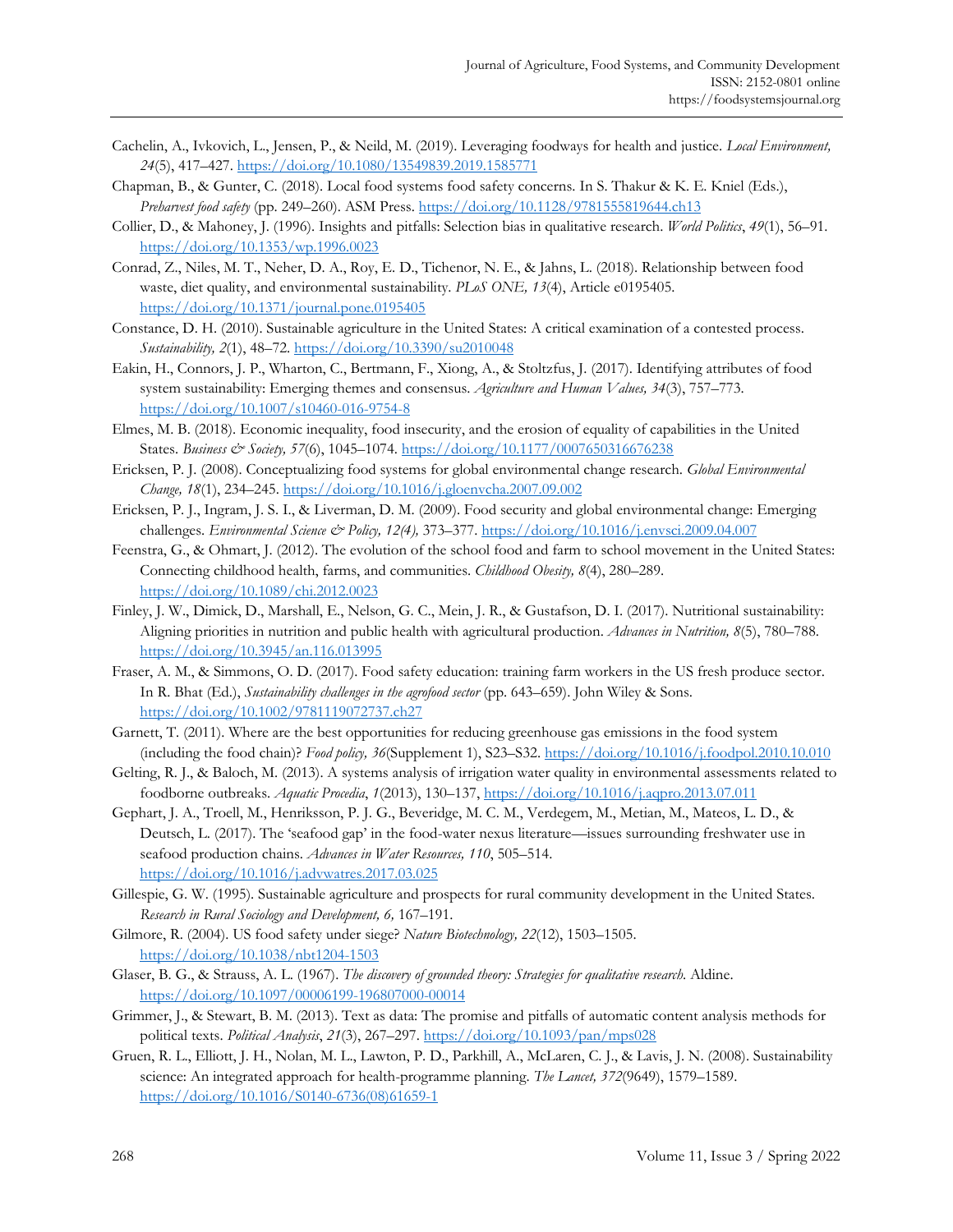- Guest, G., Bunce, A., & Johnson, L. (2006). How many interviews are enough? An experiment with data saturation and variability. *Field Methods, 18*(1), 59–82.<https://doi.org/10.1177/1525822X05279903>
- Guo, L. B., & Gifford, R. M. (2002). Soil carbon stocks and land use change: A meta analysis. *Global Change Biology, 8*(4), 345–360.<https://doi.org/10.1046/j.1354-1013.2002.00486.x>
- Hall, K. D., Guo, J., Dore, M., & Chow, C. C. (2009). The Progressive increase of food waste in America and its environmental impact. *PLoS ONE*, *4*(11), Article e7940.<https://doi.org/10.1371/journal.pone.0007940>
- Hallam, A., Dibooglu, S., & Tweeten, L. (1993). Sustainable food and agricultural policies: A U.S. perspective. In L. Tweeten, C. L. Dishon, W. S. Chern, N. Imamura & M. Morishima (Eds.), *Japanese and American agriculture: Tradition and progress in conflict* (pp. 97–116)*.* Westview Press.
- Hancock, T. (1993). Health, human development and the community ecosystem: Three ecological models. *Health Promotion International, 8*(1), 41–47.<https://doi.org/10.1093/heapro/8.1.41>
- Heller, M. C., & Keoleian, G. A. (2003). Assessing the sustainability of the US food system: A life cycle perspective. *Agricultural Systems, 76*(3), 1007–1041. [https://doi.org/10.1016/S0308-521X\(02\)00027-6](https://doi.org/10.1016/S0308-521X(02)00027-6)
- Hickey, M. E., & Ozbay, G. (2014). Food waste in the United States: A contributing factor toward environmental instability. *Frontiers in Environmental Science, 2,* Article 51.<https://doi.org/10.3389/fenvs.2014.00051>
- Hinrichs, C. C. (2012). Conceptualizing and creating sustainable food systems: How interdisciplinarity can help. In A. Blay-Palmer (Ed.), *Imagining sustainable food systems: Theory and practice* (pp. 17–36). Ashgate. <https://doi.org/10.4324/9781315587905-2>
- Hinrichs, C. C., & Welsh, R. (2003). The effects of the industrialization of US livestock agriculture on promoting sustainable production practices. *Agriculture and Human Values, 20*(2), 125–141. <https://doi.org/10.1023/A:1024061425531>
- Hoetzel, M. J. (2014). Improving farm animal welfare: Is evolution or revolution needed in production systems? In M. C. Appleby, D. M. Weary, & P. Sandøe (Eds.), *Dilemmas in animal welfare* (pp. 67–84). CAB eBooks. <https://doi.org/10.1079/9781780642161.0067>
- Horst, M., & Marion, A. (2019). Racial, ethnic and gender inequities in farmland ownership and farming in the U.S. *Agriculture and Human Values, 36*(1), 1–16.<https://doi.org/10.1007/s10460-018-9883-3>
- Hsieh, H.-F., & Shannon, S. E. (2005). Three approaches to qualitative content analysis. *Qualitative Health Research, 15*(9), 1277–1288.<https://doi.org/10.1177/1049732305276687>
- Jaffe, J., & Gertler, M. (2006). Victual vicissitudes: Consumer deskilling and the (gendered) transformation of food systems. *Agriculture and Human Values, 23*(2), 143–162[. https://doi.org/10.1007/s10460-005-6098-1](https://doi.org/10.1007/s10460-005-6098-1)
- Johnston, J. L., Fanzo, J. C., & Cogill, B. (2014). Understanding sustainable diets: A descriptive analysis of the determinants and processes that influence diets and their impact on health, food security, and environmental sustainability. *Advances in Nutrition, 5*(4), 418–429.<https://doi.org/10.3945/an.113.005553>
- Jones, P. & Bhatia, R. (2011). Supporting equitable food systems through food assistance at farmers' markets. *American Journal of Public Health, 101*(5), 781–783.<https://doi.org/10.2105/AJPH.2010.300021>
- Kearney, J. (2010). Food consumption trends and drivers. *Philosophical Transactions of the Royal Society B: Biological Sciences, 365*(1554), 2793–2807[. https://doi.org/10.1098/rstb.2010.0149](https://doi.org/10.1098/rstb.2010.0149)
- Koc, M., & Dahlberg, K. A. (1999). The restructuring of food systems: Trends, research, and policy issues. *Agriculture and Human Values, 16*(2), 109–116[. https://doi.org/10.1023/A:1007541226426](https://doi.org/10.1023/A:1007541226426)
- Kocher, M., & Kelly, J. A. (2015). Food Systems citation analysis: Trends in an emerging interdisciplinary field. *Agricultural Information Worldwide, 7,* 10–16.<http://hdl.handle.net/11299/177216>
- Lal, R. (2007). Soil science and the carbon civilization. *Soil Science Society of America Journal, 71*(5), 1425–1437. <https://doi.org/10.2136/sssaj2007.0001>
- Lathers, C. M. (2001). Role of veterinary medicine in public health: Antibiotic use in food animals and humans and the effect on evolution of antibacterial resistance. *Journal of Clinical Pharmacology, 41*(6), 595–599. <https://doi.org/10.1177/00912700122010474>
- Libby, L. W. (1993). The natural-resource limits of United-States agriculture. *Journal of Soil and Water Conservation, 48*(4), 289–294.<https://www.jswconline.org/content/48/4/289>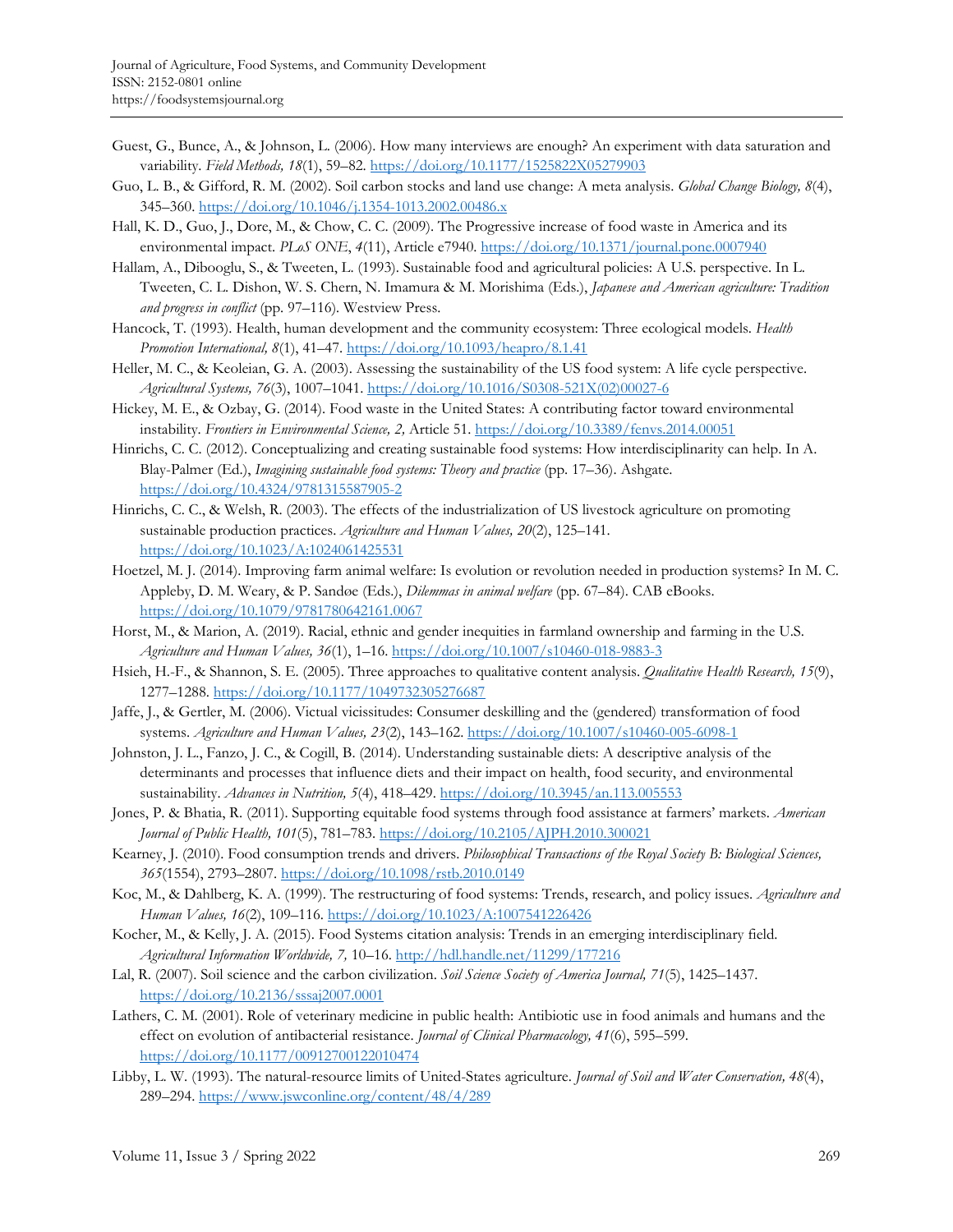- Lo, J., & Delwiche, A. (2016). The good food purchasing policy: A tool to intertwine worker justice with a sustainable food system. *Journal of Agriculture, Food Systems, and Community Development, 6*(2), 185–194. <https://doi.org/10.5304/jafscd.2016.062.016>
- MacDonald, J. M., Ollinger, M., Nelson, K. E., & Handy, C. R. (1999). *Consolidation in US meatpacking* (No. AER-785). U.S. Department of Agriculture Economic Research Service*.* <https://www.ers.usda.gov/publications/pub-details/?pubid=41120>
- Maffini, M. V., Neltner, T. G., & Vogel, S. (2017). We are what we eat: Regulatory gaps in the United States that put our health at risk. *PLoS BIOLOGY, 15*(12), e2003578–e2003578.<https://doi.org/10.1371/journal.pbio.2003578>
- Marmot, M. (2005). Social determinants of health inequalities. *The Lancet, 365*(9464), 1099–1104. [https://doi.org/10.1016/S0140-6736\(05\)74234-3](https://doi.org/10.1016/S0140-6736(05)74234-3)
- McInnes, A., & Mount, P. (2017). Actualizing sustainable food systems. In A. Winson & M. Koc̦(Eds.), *Critical perspectives in food studies* (Second edition ed.) (pp. 332–347). Oxford University Press.
- Meijer, M., Röhl, J., Bloomfield, K., & Grittner, U. (2012). Do neighborhoods affect individual mortality? A systematic review and meta-analysis of multilevel studies. *Social Science & Medicine*, 74(8), 1204-1212. <https://doi.org/10.1016/j.socscimed.2011.11.034>
- Merrigan, K., Griffin, T., Wilde, P., Robien, K., Goldberg, J., & Dietz, W. (2015). Designing a sustainable diet. *Science, 350*(6257), 165–166.<https://doi.org/10.1126/science.aab2031>
- Mohareb, E. A., Heller, M. C., & Guthrie, P. M. (2018). Cities' role in mitigating United States food system greenhouse gas emissions. *Environmental Science & Technology, 52*(10), 5545–5554.<https://doi.org/10.1021/acs.est.7b02600>
- Morawicki, R. O., & Díaz González, D. J. (2018). Food sustainability in the context of human behavior. *The Yale Journal of Biology and Medicine, 91*(2), 191–196. PMCID:<http://www.ncbi.nlm.nih.gov/pmc/articles/pmc6020726/>
- Morton, S., Berg, A., Levit, L., & Eden, J. (2011). *Finding what works in health care: Standards for systematic reviews*. National Academies Press.
- National Research Council [NRC]. (2010). *Toward sustainable agricultural systems in the 21st century.* The National Academics Press.<https://doi.org/10.17226/12832>
- Neff, R. A., Merrigan, K., & Wallinga, D. (2015). A food systems approach to healthy food And agriculture policy. *Health Affairs, 34*(11), 1908–1915.<https://doi.org/10.1377/hlthaff.2015.0926>
- Nelson, L. K., Burk, D., Knudsen, M., & McCall, L. (2021). The future of coding: A comparison of hand-coding and three types of computer-assisted text analysis methods. *Sociological Methods & Research*, *50*(1), 202–237. <https://doi.org/10.1177/0049124118769114>
- Nelson, M., Zak, K., Davine, T., & Pau, S. (2016a). Climate change and food systems research: Current trends and future directions. *Geography Compass, 10*(10), 414–428.<https://doi.org/10.1111/gec3.12281>
- Nelson, M. E., Hamm, M. W., Hu, F. B., Abrams, S. A., & Griffin, T. S. (2016b). Alignment of healthy dietary patterns and environmental sustainability: A systematic review. *Advances in Nutrition, 7*(6), 1005–1025. <https://doi.org/10.3945/an.116.012567>
- Newman, K. L., Leon, J. S., & Newman, L. S. (2015). Estimating occupational illness, injury, and mortality in food production in the United States A farm-to-table analysis. *Journal of Occupational and Environmental Medicine, 57*(7), 718– 725[. https://doi.org/10.1097/JOM.0000000000000476](https://doi.org/10.1097/JOM.0000000000000476)
- Osbaldiston, R., & Schott, J. P. (2012). Environmental sustainability and behavioral science: Meta-analysis of proenvironmental behavior experiments. *Environment and Behavior, 44*(2), 257–299. <https://doi.org/10.1177/0013916511402673>
- Pelletier, N., Audsley, E., Brodt, S., Garnett, T., Henriksson, P., Kendall, A., Kramer, K. J., Murphy, D., Nemecek, T., & Troell, M. (2011). Energy intensity of agriculture and food systems. In A. Gadgil & D. M. Liverman (Eds.), *Annual Review of Environment and Resources, Vol. 36* (pp. 223–246).<https://doi.org/10.1146/annurev-environ-081710-161014>
- Pilgeram, R. (2011). "The only thing that isn't sustainable . . . is the farmer": Social sustainability and the politics of class among Pacific Northwest farmers engaged in sustainable farming. *Rural Sociology, 76*(3), 375–393. <https://doi.org/10.1111/j.1549-0831.2011.00051.x>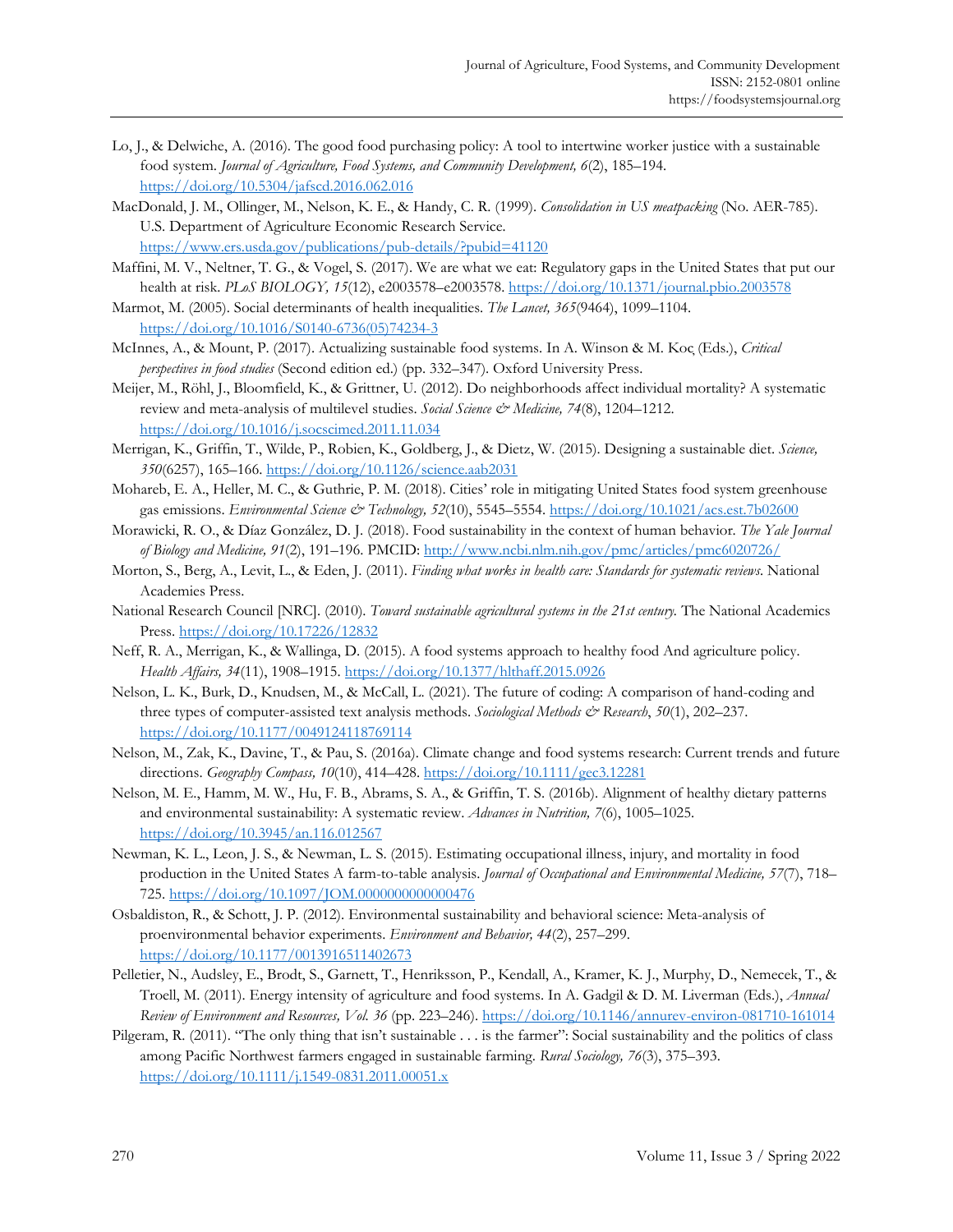- Purvis, B., Mao, Y., & Robinson, D. (2019). Three pillars of sustainability: In search of conceptual origins. *Sustainability Science, 14*(3), 681–695.<https://doi.org/10.1007/s11625-018-0627-5>
- Reganold, J. P., Jackson-Smith, D., Batie, S. S., Harwood, R. R., Kornegay, J. L., Bucks, D., Flora, C. B., Hanson, J. C., Jury, W. A., Meyer, D., Schumacher, A., Sehmsdorf, H., Shennan, C., Thrupp, A. A., & Willis, P. (2011). Transforming US agriculture. *Science, 332*(6030), 670–671[. https://doi.org/10.1126/science.1202462](https://doi.org/10.1126/science.1202462)
- Rose, D., Heller, M. C., & Roberto, C. A. (2019). Position of the society for nutrition education and behavior: The importance of including environmental sustainability in dietary guidance. *Journal of Nutrition Education and Behavior, 51*(1), 3–15.<https://doi.org/10.1016/j.jneb.2018.07.006>
- Rossi, J., & Garner, S. A. (2014). Industrial farm animal production: A comprehensive moral critique. *Journal of Agricultural and Environmental Ethics, 27*(3), 479–522[. https://doi.org/10.1007/s10806-014-9497-8](https://doi.org/10.1007/s10806-014-9497-8)
- Ruben, R., Verhagen, J., & Plaisier, C. (2019). The challenge of food systems research: What difference does it make? *Sustainability, 11*(1), Article 171[. https://doi.org/10.3390/su11010171](https://doi.org/10.3390/su11010171)
- Saldaña, J. (2016). *The coding manual for qualitative researchers* (Third edition). SAGE.
- Saunders, B., Sim, J., Kingstone, T., Baker, S., Waterfield, J., Bartlam, B., Burroughs, H., & Jinks, C. (2018). Saturation in qualitative research: Exploring its conceptualization and operationalization. *Quality & Quantity, 52*(4), 1893–1907. <https://doi.org/10.1007/s11135-017-0574-8>
- Shannon, K. L., Kim, B. F., McKenzie, S. E., & Lawrence, R. S. (2015). Food system policy, public health, and human rights in the United States. *Annual Review of Public Health*, *36*(1), 151–173. <https://doi.org/10.1146/annurev-publhealth-031914-122621>
- Sobal, J., Khan, L. K., & Bisogni, C. (1998). A conceptual model of the food and nutrition system. *Social Science & Medicine, 47*(7), 853–863. [https://doi.org/10.1016/S0277-9536\(98\)00104-X](https://doi.org/10.1016/S0277-9536(98)00104-X)
- Solar, O., & Irwin, A. (2006). Social determinants, political contexts and civil society action: A historical perspective on the Commission on Social Determinants of Health. *Health Promotion Journal of Australia, 17*(3), 180–185. <https://doi.org/10.1071/HE06180>
- Springmann, M., Clark, M., Mason-D'Croz, D., Wiebe, K., Bodirsky, B. L., Lassaletta, L., de Vries, W., Vermeulen, S. J., Herrero, M., Carlson, K. M., Jonell, M., Troell, M., DeClerck, F., Gordon, L. J., Zurayk, R., Scarborough, P., Rayner, M., Loken, B., Fanzon, J . . .Willett, W. (2018). Options for keeping the food system within environmental limits. *Nature, 562*(7728), 519.<https://doi.org/10.1038/s41586-018-0594-0>
- Stephens, E. C., Jones, A. D., & Parsons, D. (2018). Agricultural systems research and global food security in the 21st century: An overview and roadmap for future opportunities. *Agricultural Systems, 163*, 1–6. <https://doi.org/10.1016/j.agsy.2017.01.011>
- Stuart, D., & Worosz, M. R. (2012). Risk, anti-reflexivity, and ethical neutralization in industrial food processing. *Agriculture and Human Values, 29*(3), 287–301.<https://doi.org/10.1007/s10460-011-9337-7>
- Taylor, M. R., & Hoffmann, S. A. (2001). *Redesigning food safety: Using risk analysis to build a better food safety system* (Discussion Paper 01–24). Resources for the Future. <https://doi.org/10.22004/ag.econ.10784>
- Thyberg, K. L., & Tonjes, D. J. (2016). Drivers of food waste and their implications for sustainable policy development. *Resources, Conservation and Recycling, 106*, 110–123[. https://doi.org/10.1016/j.resconrec.2015.11.016](https://doi.org/10.1016/j.resconrec.2015.11.016)
- Tsafnat, G., Glasziou, P., Choong, M. K., Dunn, A., Galgani, F., & Coiera, E. (2014). Systematic review automation technologies. *Systematic Reviews, 3*(1), 74.<https://doi.org/10.1186/2046-4053-3-74>
- Udeigwe, T. K., Teboh, J. M., Eze, P. N., Stietiya, M. H., Kumar, V., Hendrix, J., Mascagni, H. J., Ying, T., & Kandakji, T. (2015). Implications of leading crop production practices on environmental quality and human health. *Journal of Environmental Management, 151*, 267–279.<https://doi.org/10.1016/j.jenvman.2014.11.024>
- Uman, L. S. (2011). Systematic reviews and meta-analyses. *Journal of the Canadian Academy of Child and Adolescent Psychiatry*, *20*(1), 57–59. <https://www.ncbi.nlm.nih.gov/pmc/articles/PMC3024725/>
- Urquhart, C., (2012). *Grounded theory for qualitative research: A practical guide*. SAGE.
- U.S. Department of Agriculture Economic Research Service [USDA ERS]. (2021a). *Ag and food sectors and the economy*. [https://www.ers.usda.gov/data-products/ag-and-food-statistics-charting-the-essentials/ag-and-food-sectors-and](https://www.ers.usda.gov/data-products/ag-and-food-statistics-charting-the-essentials/ag-and-food-sectors-and-the-economy/)[the-economy/](https://www.ers.usda.gov/data-products/ag-and-food-statistics-charting-the-essentials/ag-and-food-sectors-and-the-economy/)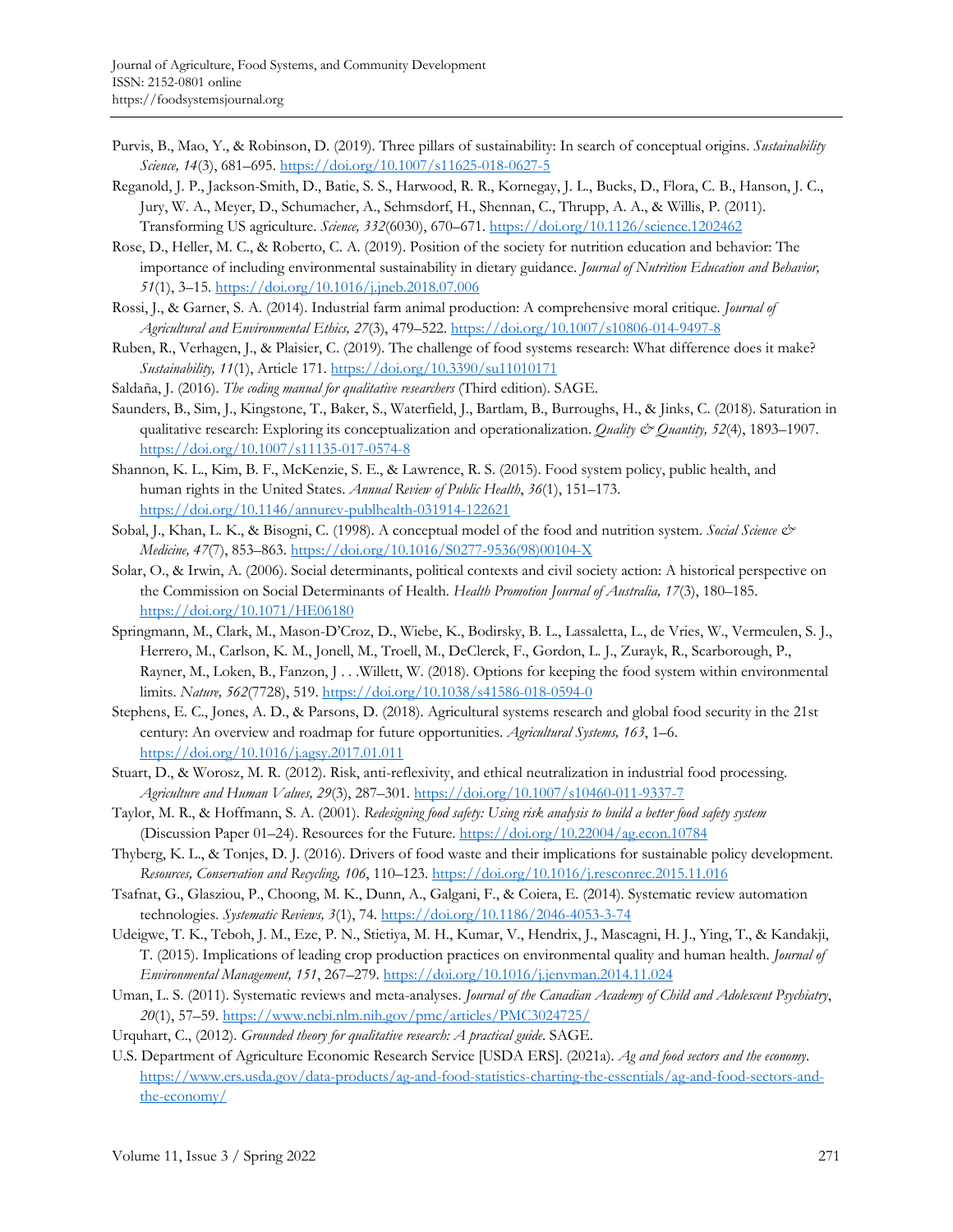USDA ERS. (2021b). *Farming and farm income.*

<https://www.ers.usda.gov/data-products/ag-and-food-statistics-charting-the-essentials/farming-and-farm-income/>

- von Keyserlingk, M. A. G., Martin, N. P., Kebreab, E., Knowlton, K. F., Grant, R. J., Stephenson, M., Sniffen, C.J., Harner, J.P. III, Wright, A.D., Smith, S. I. (2013). Invited review: Sustainability of the US dairy industry. *Journal of Dairy Science, 96*(9), 5405–5425.<https://doi.org/10.3168/jds.2012-6354>
- Wallinga, D. (2009). Today's food system: How healthy is it? *Journal of Hunger & Environmental Nutrition*, 4(3-4), 251-281. <https://doi.org/10.1080/19320240903336977>

Weber, R. P. (1990). *Basic content analysis*: Sage.<https://doi.org/10.4135/9781412983488>

- Wilkins, J. L., Lapp, J., Tagtow, A., & Roberts, S. (2010). Beyond eating right: The emergence of civic dietetics to foster health and sustainability through food system change. *Journal of Hunger and Environmental Nutrition, 5*(1), 2–12. <https://doi.org/10.1080/19320240903573983>
- Yang, Y., & Suh, S. (2015). Changes in environmental impacts of major crops in the US. *Environmental Research Letters, 10*(9), Article 094016.<https://doi.org/10.1088/1748-9326/10/9/094016>
- Yearworth, M., & White, L. (2013). The uses of qualitative data in multimethodology: Developing causal loop diagrams during the coding process. *European Journal of Operational Research, 231*(1), 151–161. <https://doi.org/10.1016/j.ejor.2013.05.002>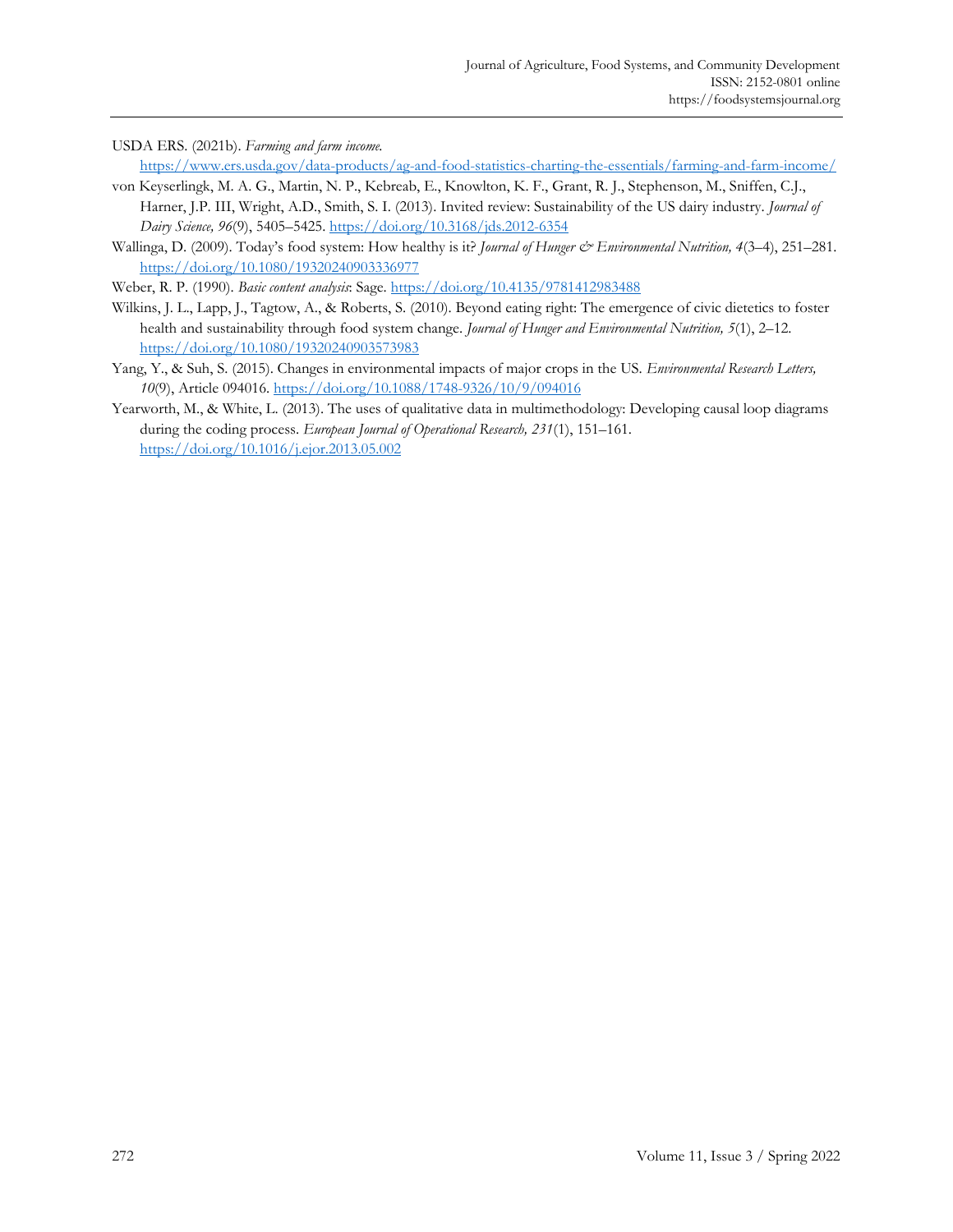# **Appendix A. Methodology Details**

Systematic reviews originated largely in health care as a methodology to critically review literature, conduct meta-analyses, and reach clinical conclusions but have been applied to other fields (Morton et al., 2011). The methodology behind systematic reviews was designed to create an explicit process for informed choices about the research design, which reduces some selection biases (e.g., unrepresentative or biased selection of articles to be reviewed) that can be present in narrative reviews (Collier & Mahoney, 1996; Uman, 2011). The systematic review steps we took were: (1) formulate a review question, (2) search for existing systematic reviews, (3) write a protocol, (4) devise a search strategy, and (5) execute the search (Tsafnat et al., 2014; Uman, 2011).

Qualitative hand-coding is one common way to examine textual data (Berelson, 1952; Hsieh & Shannon, 2005). Codes can be a word or short phrases that capture the meaning of that segment of text (Nelson et al., 2021; Saldaña, 2016). Handcoding, as opposed to computer-aided content analysis, comes with trade-offs. Manually reviewing and iteratively coding texts is very time intensive, which can limit the number of texts that can be analyzed (Grimmer & Stewart, 2013; Nelson et al., 2021). However, hand-coding results in more inclusive coding that can capture meaning that computer programs can miss. Computer programs can quickly process many texts for common words but, without more complex processes like machine learning, are ill-equipped to manage phrases, indirect references, or other ambiguities (Nelson et al., 2021; Weber, 1990). Hand-coding allows meaning to be analyzed beyond specific words to identify concepts that are communicated through sentences, paragraphs, or with different phrasing (Weber, 1990). This advantage of hand-coding is necessary for the interdisciplinary scope of this review and outweighs the trade-off of additional time.

We developed the search terms to gather papers that focus on the food system in the United States and either discuss or provide some assessment of sustainability outcomes, if not directly using the term sustainability. The final search terms used were food system\* AND (assessment OR

sustainability\*) AND United States\*. Asterisks were used at the end of the terms, allowing multiple forms of the word to be present in the search results. An OR qualifier was used to account for some temporal variation or disciplinary conventions, as "sustainability" is not a pervasive term across time or disciplines. The use of "food system" was used to focus the search on papers in the food systems field or that discuss sustainability outcomes at a system-level. For the purpose of this review, the system level is broadly categorized as the inclusion of multiple system elements and their interactions that are relevant to the U.S. food system. As hundreds of thousands of papers address, to some degree, the sustainability of the food system through work at smaller scopes and/or with higher resolution, our primary rationale for choosing system-level sources was to enable a broad, holistic analysis within the logistical bounds of qualitative hand-coding.

The inclusion criteria were developed based on best practices in other peer-reviewed systematic reviews and the scope of the specific research question (Allum et al., 2008; Gruen et al., 2008; Guo & Gifford, 2002; Meijer et al., 2012; Osbaldiston & Schott, 2012). To be included in the review, content must be peer-reviewed, written in English, and published in the last 30 years (1989-2019). The final inclusion criterion limits possible results to focus on more recent articles and thus on the most current and relevant outcomes of the food system (Osbaldiston & Schott, 2012). The articles must encompass the U.S. food system, either by focusing specifically on the U.S. or North America or cover the global food system. Studies focusing on a single commodity or localized food system were excluded from the analysis.

Several of our choices, such as limiting the sources to peer-reviewed articles and excluding very narrow scopes, were shaped by the time intensity of hand-coding. However, some risks are allayed by necessitating data saturation. Data saturation, in this case, inductive thematic saturation, is when there is consistent evidence of the same codes being used across documents so that additional data collection (review of more articles)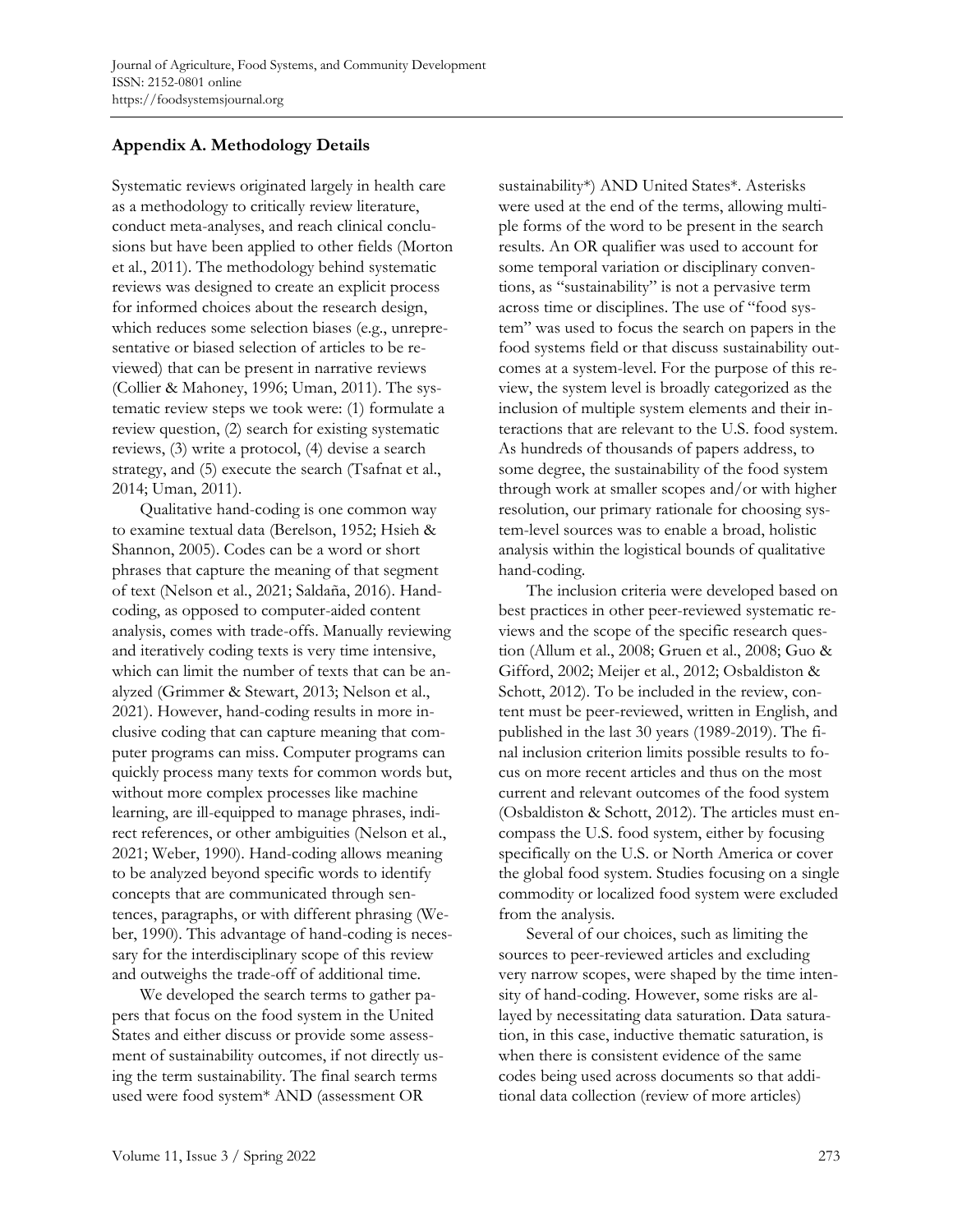would likely not result in the identification of new themes (Guest et al., 2006; Saunders et al., 2018). We calculated saturation by determining which of the reviewed articles contained no new or novel outcomes (i.e., can be coded using existing outcomes), as thematic saturation necessitates finding consistent evidence of the same codes being used across documents (Urquhart, 2012). Achieving thematic saturation means the collected outcomes can be considered a comprehensive inventory.

Database selection was based on coverage of the core disciplines and bodies of knowledge associated with the food system, including natural sciences, social sciences, health, and engineering. Seven databases were chosen based on previous systematic reviews related to food systems: Web of Science, Embase, PsycInfo, ABI/Inform, EconLit, ProQuest Materials Science and Engineering, and Sociological Abstracts. While many other databases exist that also contain food systems papers, these seven covered the core disciplines and thus would likely return enough articles to achieve data saturation. If data saturation were not reached within the initially collected articles, we would search additional databases.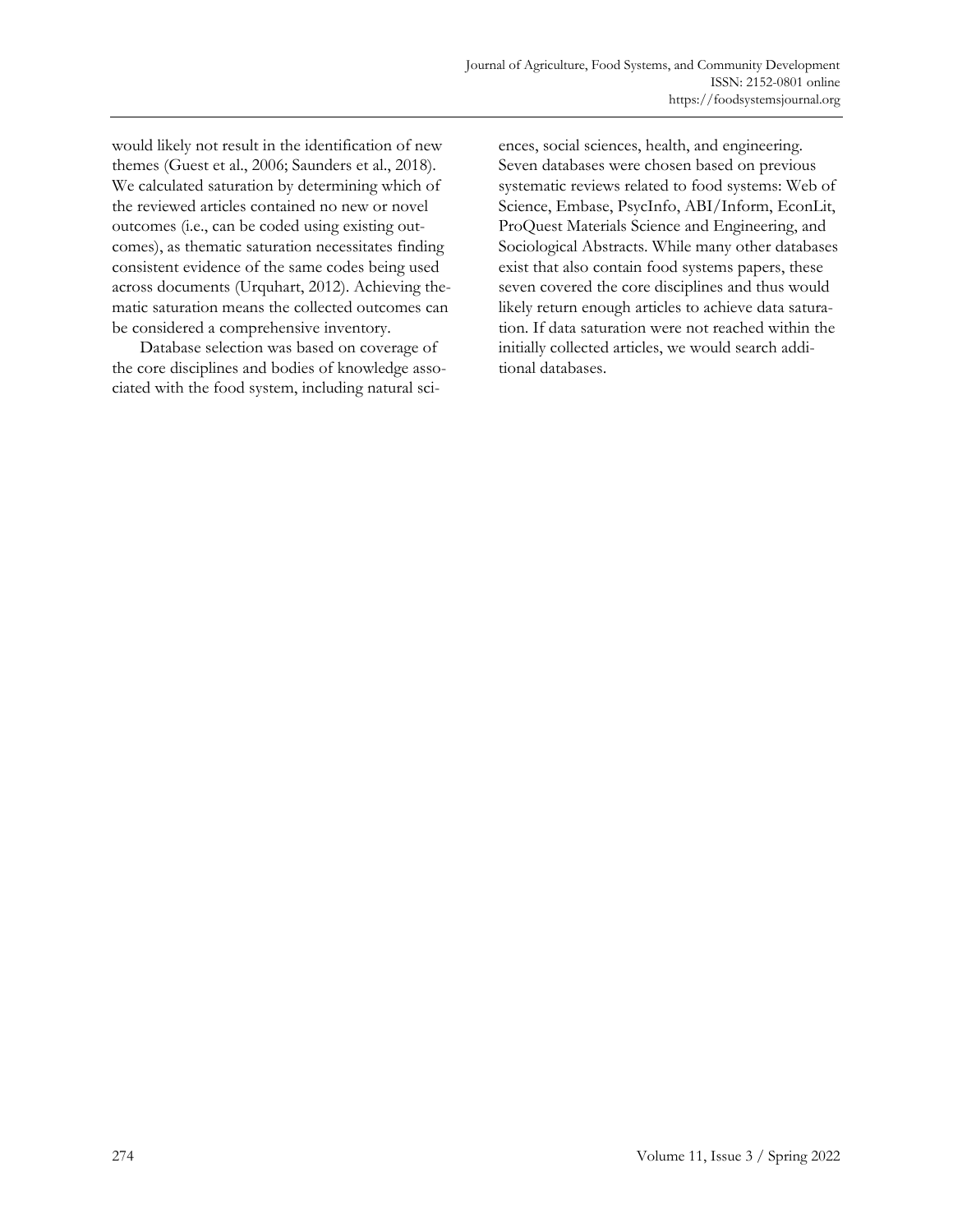# **Appendix B. Explanation of Outcomes**

The following discussion of the inventoried sustainability outcomes is organized into the three main themes: environmental, socio-economic, and human health outcomes. Each section details each outcome and visualizes the categories and subcategories to provide an overview and explanation of each identified outcome and provide connections among outcomes and the food system.

# **Environmental Outcomes**

The theme of environmental outcomes is split into nine categories: environmental pollution, soil degradation, loss of biodiversity, freshwater depletion, land-use changes, climate change, fishery collapse, waste generation, and resource usage (see Figure B1). **Environmental pollution** was the most often identified category, with 40 out of 49 articles mentioning a concept within that category. The category is split into the three subcategories of **air, wa-** **ter, and soil pollution.** Beginning with air pollution, the food system is a major contributor to **greenhouse gas (GHG) emissions** in the U.S. and is a significant component of the global carbon cycle. Greenhouse gas emissions occur through many processes, such as methane emissions from ruminant animals and decomposing organic materials, fossil fuels usage throughout the system, and the burning of crop residue (Heller & Keoleian, 2003; Hickey & Ozbay, 2014; Udeigwe et al., 2015; Wallinga, 2009). The burning of crop residue is also linked to **particulate matter (PM) air pollution,** which can also result from conventional tilling practices, applying biosolids and agricultural chemicals to fields, and feedlot emissions (Rossi & Garner, 2014; Udeigwe et al., 2015; Wallinga, 2009). The final specific outcome within air pollution, **noxious gases,** can also be emitted from food system processes, such as ammonia from live-

Figure B1. Environmental Outcomes Map of the U.S. Food System, Outcomes Derived from the Literature Review

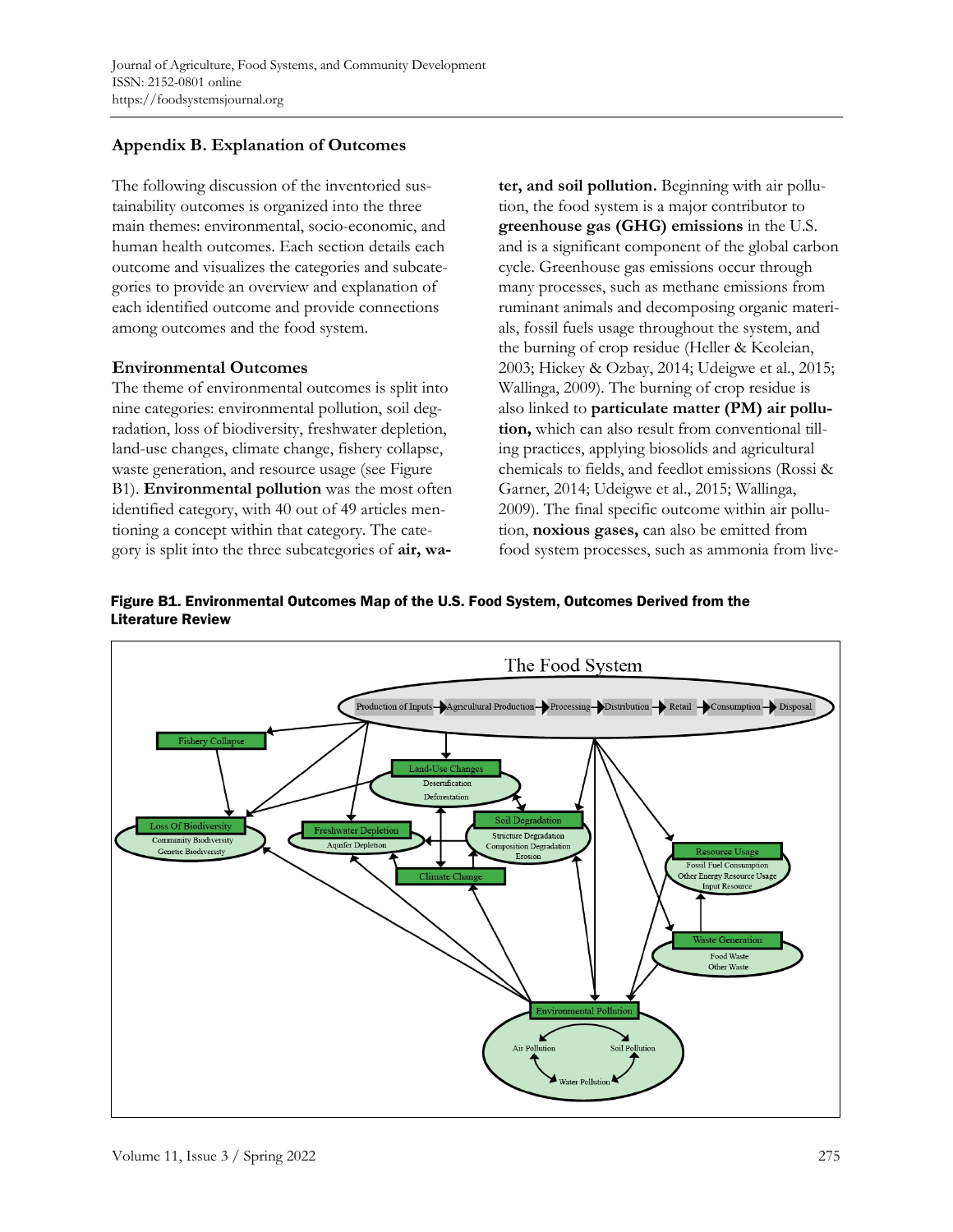stock rearing (Rossi & Garner, 2014; Udeigwe et al., 2015).

Soil pollution, water pollution, and, to a lesser extent, air pollution are tightly linked due to biogeochemical cycles. As such, the three pollution mediums are circuitously linked in Figure B1. Pollution in one medium often leads to pollution in another, especially in agricultural systems where irrigation or rain carries soil pollutants to water bodies. Pesticides, fertilizers, and biosolids applied to soils, common practices in conventional agriculture, run off through rain or irrigation and pollute surface and groundwater (Udeigwe et al., 2015; Wallinga, 2009). Other pollutants can be present in soils from the use of agricultural **chemicals** or polluted irrigation water (Johnston et al., 2014; Udeigwe et al., 2015). Another source of contamination is **pathogens** that are spread through the application of biosolids or animal manure to agricultural fields, from direct runoff of leakage from livestock operations or mismanaged manure, or through the irrigation of fields by contaminated water (Chapman & Gunter, 2018; Udeigwe et al., 2015). Water and soil pollutants are tightly linked, as **nutrient** runoff from soils can lead to eutrophication events that damage the health of local flora and fauna (Wallinga, 2009). Water can also become polluted by **particulate matter,** particularly through sediment deposition from erosion (Rossi & Garner, 2014).

The second category is **soil degradation,** which, while linked to soil pollution, focuses on the loss of healthy soil **structure** and **composition** and the loss of agricultural soils through **erosion.** Soil health is determined by complex interactions between soil biodiversity and soil structures and functions. Biodiversity within soils, for example, earthworms, ants, and microbial diversity, impacts net primary productivity, which has huge implications for agriculture (Lal, 2007). Certain cropping or grazing practices accelerate rates of erosion and the loss of soil organic matter and other crucial nutrients (Rossi & Garner, 2014; Wallinga, 2009). Soil degradation is a significant problem because soil quality affects the water passing through or over it and the capacity of soils to retain water, which has implications for water pollution, yield, and resiliency to water scarcity (Lal, 2007).

The **loss of biodiversity** category is split into two subcategories: **genetic biodiversity** and **community biodiversity.** Environmental pollution is a significant driver of biodiversity loss, as it has the potential to damage the local ecosystem through direct events like hypoxia or toxic algae blooms or through weakening the defenses of organisms and making them more vulnerable to stressors or infection (Wallinga, 2009). Pesticides, pollution from waste generated by the food system, and exposure to antimicrobial resistant bacteria affect community biodiversity (Hickey & Ozbay, 2014; Mohareb et al., 2018; Wallinga, 2009). Several factors influence genetic biodiversity. Firstly, as community biodiversity degrades, the genetic pool shrinks. Secondly, the genetic diversity decreases through selective breeding and genetically modified organisms (GMOs), which are increasingly prevalent. Low genetic diversity increases the risk for catastrophic losses from diseases or pests, as there is little to no variation in defensive mechanisms or immunities. Furthermore, the loss of genetic biodiversity in agricultural species, and the ecosystem at large, lowers the adaptive capacities of organisms and their abilities to handle shocks like climate change (Lal, 2007; Shannon et al., 2015). The importance of resilience is reflected in another category, **fishery collapse.** Overfishing can lead to the collapse of many aquatic species and a limited ability to survive additional shocks (Johnston et al., 2014).

Several interconnected categories include **freshwater depletion, land-use changes**, and **climate change.** Climate change and the food system are highly linked. The food system accelerates climate change by emitting GHGs and is vulnerable to the predicted impacts of global climate disruption. As temperatures rise and weather patterns change, it is predicted there will be a loss of soil fertility and disruptions to hydrological cycles, reducing freshwater availability and increasing the need for irrigation (Lal, 2007; Wallinga, 2009). Food production is currently a water-intensive industry, and freshwater depletion through water usage, especially irrigation, and water pollution, is a serious concern (Lal, 2007). In particular, **aquifers** are a slowly replenishing source of freshwater, and withdrawals for irrigation are, in some locations, higher than regeneration rates (Heller & Keoleian,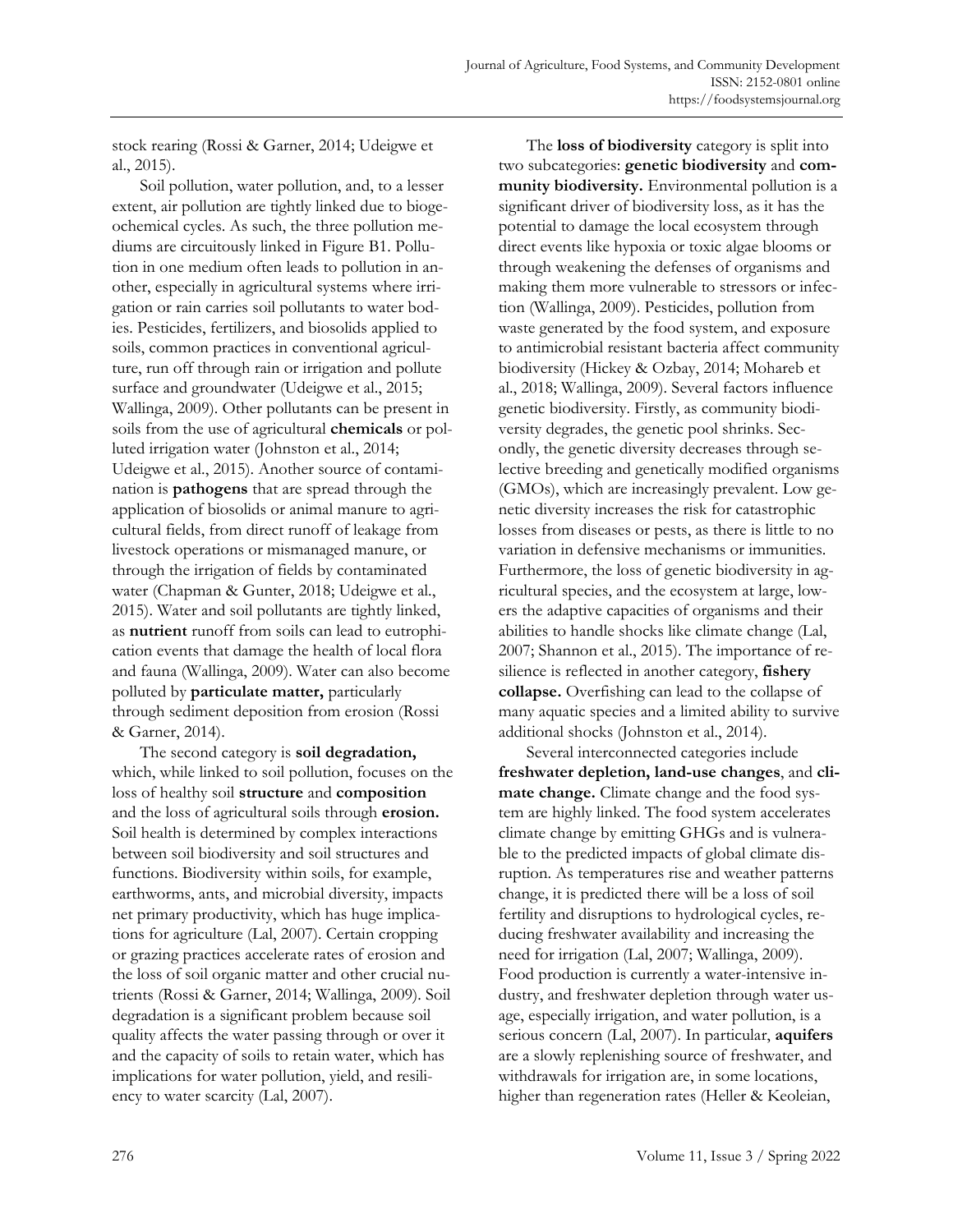2003; Udeigwe et al., 2015; Wallinga, 2009). Loss of soil fertility due to the effects of climate change and agricultural processes lower both the ability to produce crops as well as soils' resistance to **desertification** (Lal, 2007). Desertification is just one pressure for land-use change related to agriculture. Urbanization removes potential farmland and reduces viable crop area, while **deforestation** to clear for agricultural land affects global carbon sequestration (Hickey & Ozbay, 2014; Lal, 2007). In addition, land-use change can result in the loss of biodiversity, disruption of natural ecosystems, and overall degradation of the environment (Thyberg & Tonjes, 2016). Land is a stock of carbon that fluctuates based on land-use and treatment, so the usage of land and agricultural practices can be a contributor or detractor to climate change.

The next category, **waste generation,** largely focuses on **food waste and/or loss.** Food waste can occur at any stage of the food system, but emphasis is often placed on post-consumer edible waste as it can be minimized through behavior changes (Conrad et al., 2018). The environmental outcomes are twofold. Firstly, the disposal of food waste through the municipal waste stream uses resources and landfill space, and the decomposition generates methane (Mohareb et al., 2018; Thyberg & Tonjes, 2016). Secondly, the resources, such as water, soil, fossil fuels, and agricultural chemicals used to produce the food, are wasted (Hickey & Ozbay, 2014; Thyberg & Tonjes, 2016). This reduces the efficiency of the food system and increases the environmental burden. **Other wastes** generated by the food system include packaging wastes from transportation and shipping or food packaging like plastic wraps, corrugated boxes, etc. (Heller & Keoleian, 2003; Mohareb et al., 2018). Waste, from litter to microplastics or organic pollutants in wastewater, has diverse impacts on ecosystem health.

The final category in the environmental outcome theme is **resource usage,** specifically nonrenewable resources. As discussed previously, the food system is largely dependent on **fossil fuels** to produce agricultural inputs, irrigate fields, operate machinery, house animals, and transport, process, retail, store, and prepare food (Johnston et al., 2014; Shannon et al., 2015). **Other energy re-** **sources** like electricity are used for several of those processes, including irrigation, food processing machinery, refrigeration, and at-home appliances, and depending on electricity grid emissions factor, are associated with GHG emissions (Heller & Keoleian, 2003; Mohareb et al., 2018). Other nonrenewable **input resources** include phosphate rocks mined for fertilizers, chemicals such as pesticides, and pharmaceuticals like antibiotics (Lal, 2007; Shannon et al., 2015; Wallinga, 2009).

#### **Socio-Economic Outcomes**

The theme of socio-economic outcomes is split into three categories: **social outcomes, economic outcomes,** and **risks to food system security** (Figure B2). Many social, economic, and health outcomes are circuitously linked, as systemic discrimination and disenfranchisement drive economic inequalities and disproportionate health outcomes, which in turn serve as barriers to equity and justice. There are also many trade-offs associated with social and economic systems, as benefits for one group of people, for example, employees in a sector, residents of an area, or social identity group, may be at the detriment of another. While some of these nuances will be discussed below, there are many aspects of society, economics, and politics in the U.S. relevant to the food system that are not encompassed by this review. For example, the social, economic, and health outcomes for workers will be discussed, but further details on the drivers of these conditions, such as immigration and labor laws, will not be explored in depth. As previously stated, a primary goal is to inventory the outcomes of the food system, and a comprehensive analysis of system drivers is beyond the scope of this review.

### **Social Outcomes**

The social outcomes category contains six subcategories: social inequalities, food insecurity, human rights violations, loss of vibrant rural communities, corporate interference, and animal welfare. **Social inequalities** are a broad subcategory that spans **gender, racial and ethnic, resource, and food access inequalities.** The food system is both subject to and upholds structural discrimination. Discriminatory pressures and historical disenfranchise-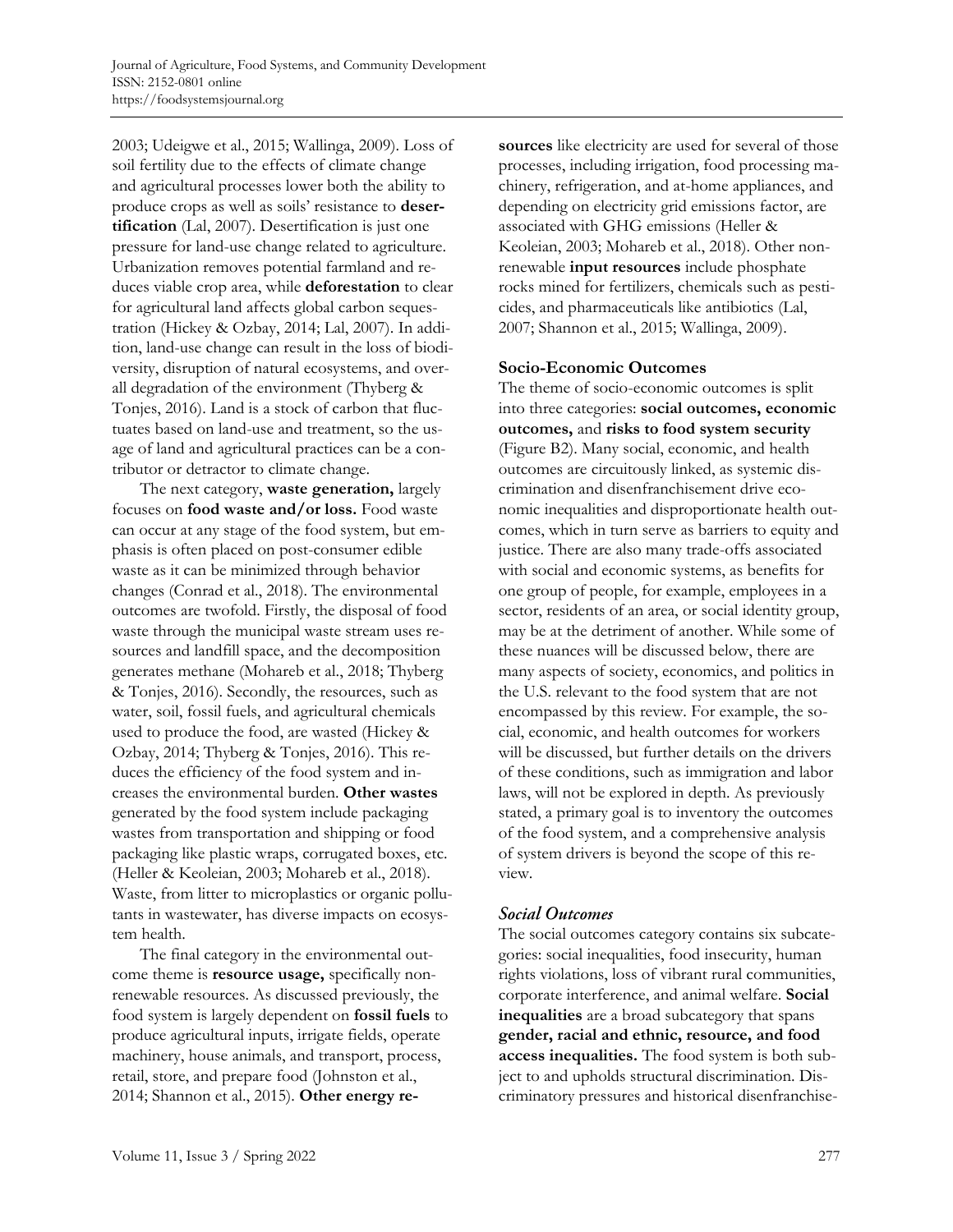

### Figure B2. Socio-Economic Outcomes Map of the U.S. Food System, Outcomes Derived from the Literature Review

ment have influenced the food system structure, but the behavior of the food system maintains inequalities through the distribution of or access to resources and opportunities. Agricultural practices in

the U.S. have a deep history of discrimination and colonization through the privatization and commodification of land by white and wealthy individuals (Horst & Marion, 2019). The United States ex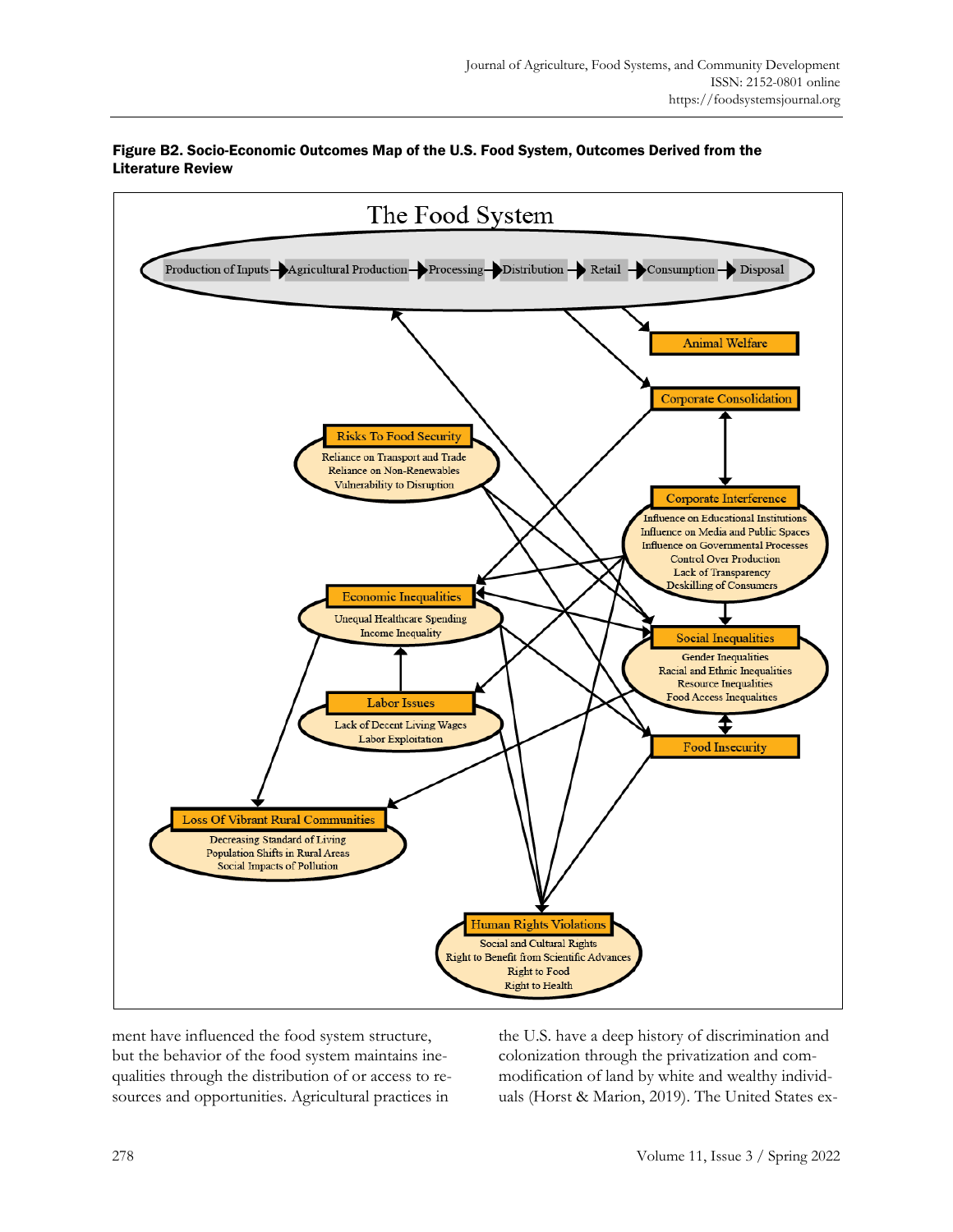ists because of the dispossession of land from indigenous peoples through physical violence and manipulation. The development and execution of agriculture and the food industry in the United States have depended on the exploitation of marginalized groups throughout history, including the enslavement of millions of Africans and discriminatory treatment of immigrants (Horst & Marion, 2019). These practices, for example, policies in the late 19<sup>th</sup> and early 20<sup>th</sup> century banning Asian Americans from owning land, inheritance laws that made it difficult for women to possess land, or complex immigration policies, shaped who is allowed or able to own land (Horst & Marion, 2019). Women historically shoulder the brunt of food procurement and preparation responsibilities in the home, which is economically undervalued labor, knowledge, and skills (Jaffe & Gertler, 2006). Gender, racial, and ethnic inequalities exist throughout the food system and are connected to other social, economic, and health outcomes.

The final two subcategories of social inequalities are **resource** and **food access inequalities.** Resource inequalities include aspects like education, healthcare, and opportunities (Cachelin et al., 2019). Unequal distribution of resources can impact people's health, well-being, and ability to pursue their desires. For example, women and people of color are less likely to be recipients of lending from the USDA, an opportunity to gain the capital necessary to start an agricultural operation (Horst & Marion, 2019). Food access, both amount and types of food, is not equitable. City planning, private sector investment, and federal subsidies led to supermarkets being largely located in suburbs, lowering the accessibility of fresh produce in city centers and rural areas (Anderson, 2008; Elmes, 2018). The food available in these underserved areas is more often processed, convenience food that is high calorie and nutrient-poor, the consumption of which can lead to negative health outcomes (Anderson, 2008; Cachelin et al., 2019).

**Food insecurity** affects millions of households in the United States every year and disproportionately affects women, people of color, and recent immigrants (Anderson, 2008; Cachelin et al., 2019). Food insecurity can be influenced by food access inequalities and is influenced by income,

food price, cultural suitability of food, and food preparation knowledge and skills. The outcomes of food insecurity are multifold, as hunger impacts individuals' ability to focus (particularly damaging for food insecure students), cognition, decision-making, and risk-taking behavior (Elmes, 2018). Government nutritional assistance programs like SNAP or WIC, while important stopgaps, do not address the root of the problem, like economic inequalities, and often do not provide recipients with the necessary funds to purchase more expensive, healthy foods (Anderson, 2008). There is a relationship between poverty, food insecurity, and obesity as filling, processed foods are often both cheap and unhealthy (Elmes, 2018). Some potential benefits of reducing food waste would be that the diverted waste could be used to reduce food insecurity or that avoided food waste increases food availability (Hickey & Ozbay, 2014). However, global agriculture produces enough calories to sustain the population, which implies that food insecurity is more likely a distributional and economic issue than a lack of production quantity (McInnes & Mount, 2017).

The next category is **human rights violations,** which does not have a universal definition; there is disagreement about what constitutes a human right (Anderson, 2008). Economic, social, and cultural rights like the **right to food, health, or a livable income** are violated by the food system through outcomes like food insecurity and access inequalities, environmental pollution, unsafe workplaces, and lack of decent living wages. **Social and cultural rights** include aspects like intergenerational justice, the right to participate in cultural life, and the right to democratic participation in decisions about the food system (Anderson, 2008). Climate change, which the food system accelerates, fundamentally impinges upon intergenerational justice. The loss of traditional foodways—the cultural practices surrounding food—reduces people's ability to practice and enjoy their culture (Anderson & Cook, 1999; Cachelin et al., 2019). Food is not simply a nutritional input necessary for physical functioning but an aspect of identity, family, and community. The concept of food sovereignty includes the right of people to have culturally appropriate foods but also their right to democratically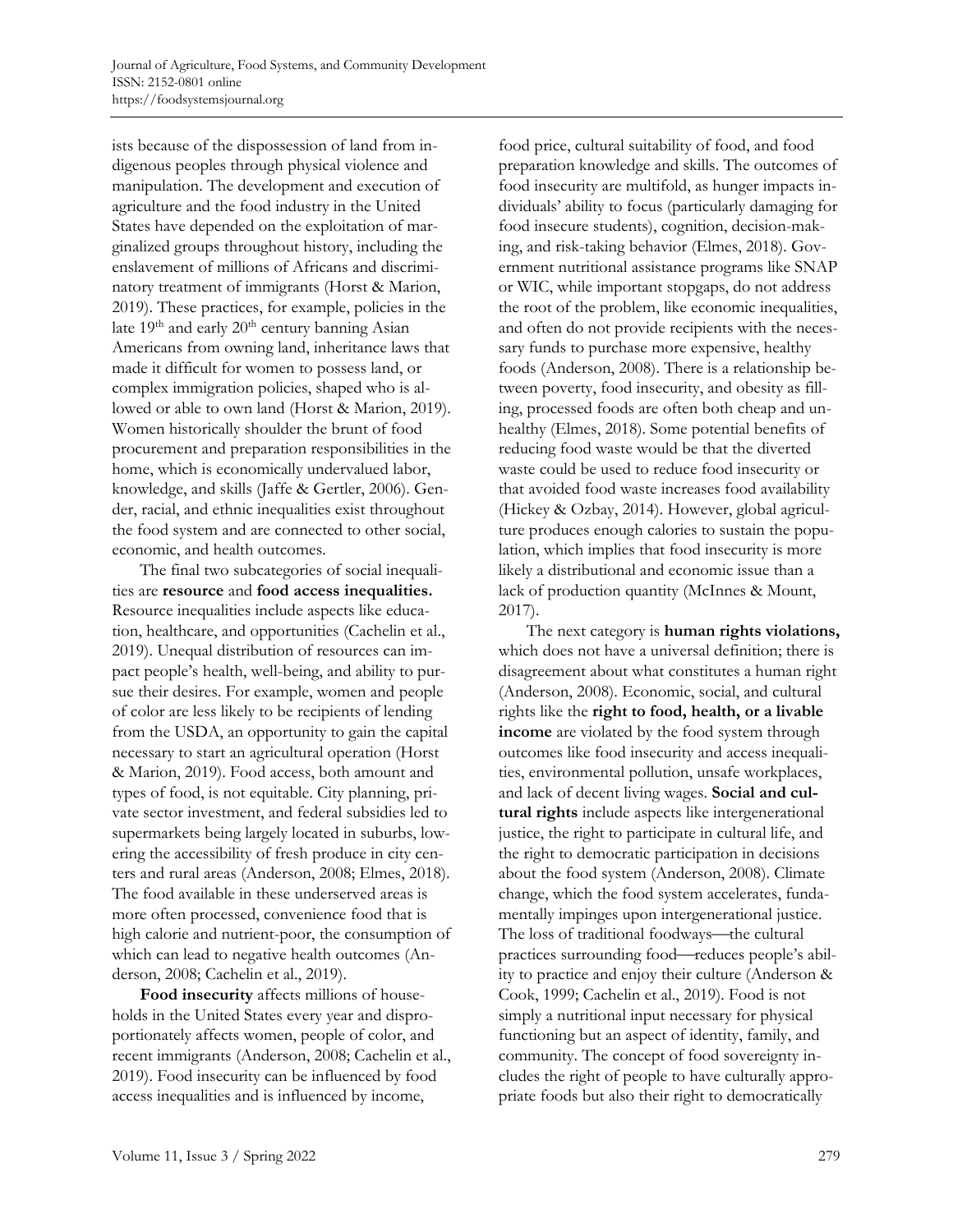shape the food system to suit social and environmental values, which is difficult due to lack of information about the food system and corporate interference with the policy process (Anderson & Cook, 1999; Cachelin et al., 2019). The final outcome under the subcategory of human rights violations is the **right to benefit from scientific advances.** Much of the public funding for food systems research and technological advances focuses on cropping methods like genetically engineered monocrops and mechanization, which economically undermine mid-/small-scale and/or sustainable farmers (Anderson, 2008).

The following category, **loss of vibrant rural communities,** contains the subcategories of **decreased standard of living, population shifts**, and **negative social impacts of pollution,** which are driven in part by the food system. Trends like industrialization and urbanization shifted populations, especially young people, from rural to urban areas (Anderson, 2015). While population shifts are not by definition negative, and advances in mechanization have freed up individuals to pursue other jobs, both trends have directly and indirectly impacted rural areas. Rural areas have fewer job opportunities, and the industries that moved into rural areas tend to be less skilled work and have lower wages, like call centers, prisons, and factories (Anderson, 2008). The lower economic value and dispersed population in rural areas led to lower quality public services, like education and public transportation, and access to health care and retail services (Anderson, 2008; Bardenhagen et al., 2017; Hallam et al., 1993). The lack of well-paying jobs, and more localized environmental pollution, have made rural areas undesirable to many (Anderson, 2008; Hallam et al., 1993; Rossi & Garner, 2014). The "hollowing out" of rural areas impacts the social well-being of rural occupants and their ability or willingness to participate in community institutions (Anderson, 2008, 2015; Hallam et al., 1993; Rossi & Garner, 2014). Although the shift to urban centers has slowed considerably, rural populations are aging, have declining birth rates, and face inequalities in income, health outcomes, and resource and food distribution (Anderson, 2015).

**Animal welfare** is also a significant concern in the food system. There are many dimensions to animal welfare, including living conditions, treatment, and genetic selection (Hoetzel, 2014). While there are arguments that killing living creatures can never be ethical, it is undeniable that industrial livestock production is inhumane. Selective breeding is used for traits like higher body weight or quicker egg production, but these changes can result in discomfort and loss of quality of life as, for example, broiler chickens have difficulty moving around with enlarged breast tissue (Hoetzel, 2014; Rossi & Garner, 2014). Efficiency-focused industrialization led to compact and mechanized rearing systems that rely on antimicrobials and growth hormones to maximize net yield and manage diseases in overcrowded and immunologically stressful conditions (Hoetzel, 2014; Rossi & Garner, 2014). These conditions restrict movement and generate mental distress for animals. Animals undergo other inhumane treatments during rearing, transportation, and processing in slaughterhouses, such as cutting off tails, beaks, and horns or scaling, skinning, or dismemberment, often without anesthesia or while animals are conscious (Hoetzel, 2014; Rossi & Garner, 2014).

The final subcategory is **corporate interference.** The food system is a highly industrialized, corporatized, and capitalized industry. Food is a commodity, a product with which to extract value through private ownership of land and the means of production (Elmes, 2018). The accumulation and abuse of power by firms in the food system are critiqued for several reasons, including the privatization of natural resources, unequal distribution of food, and the **manipulation of political, educational, and social systems** for financial gain. Corporations can privately fund research that provides them with advantages, which can, in turn, further wealth gaps or monopolies of large firms and violates the right to benefit fairly from scientific advances (Anderson, 2008; Elmes, 2018). Firms can also capture the policy process through political donations and pressures from lobbyists to, for example, roll back environmental legislation, weaken anti-trust laws, or influence the allocation of public research dollars (Elmes, 2018; Wallinga, 2009).

Consumers can be influenced through advertising, branding, labeling, and news in media and public spaces. The agro-food industry spends bil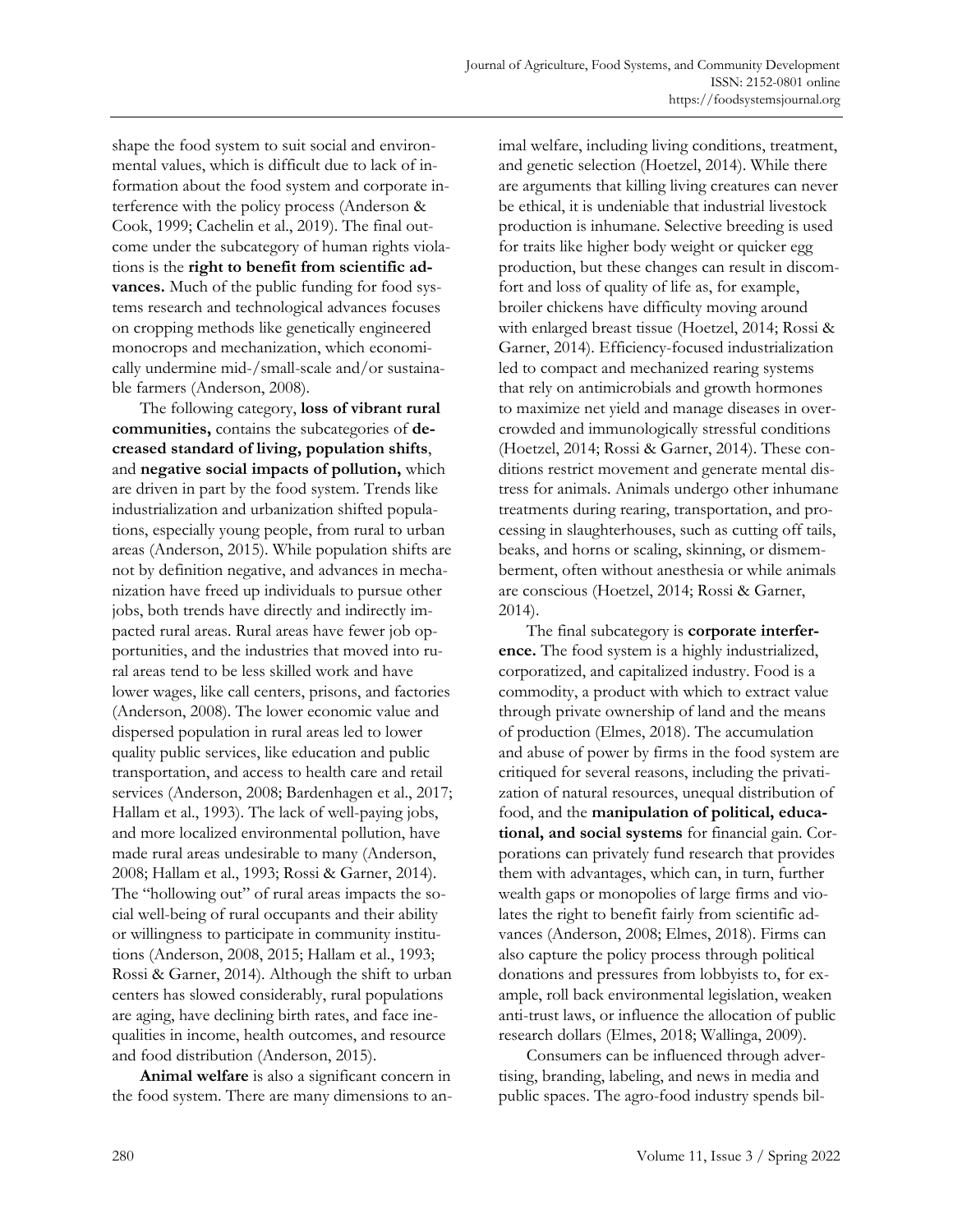lions of dollars on marketing its products, which can be misleading or manipulative (Anderson, 2008; Elmes, 2018; Jaffe & Gertler, 2006; Shannon et al., 2015). Branding and labeling may also be used as a purposeful **lack of transparency,** which can make it difficult for consumers to understand the health or sustainability impacts of their food choices (Elmes, 2018). There is also a lack of transparency around agricultural practices, value chains, or brand ownership which removes the information and understanding of the food system necessary for consumers to make informed decisions in line with their values (Jaffe & Gertler, 2006). The disconnect of consumers from the production of food, and thus their awareness of the process and understanding of environmental and social externalities, is a form of **deskilling consumers** (Anderson, 2008; Jaffe & Gertler, 2006). The shift towards convenience foods, both through changing lifestyles and pressures from food firms, also deskilled consumers as they lose knowledge and skills about how to prepare food, nutrition and the health of foods, and freshness and spoilage (Elmes, 2018; Heller & Keoleian, 2003; Jaffe & Gertler, 2006). The deskilling of consumers affects health, participation in cultural traditions, and the ability of consumers to recognize problems and advocate for solutions within the food system (Jaffe & Gertler, 2006).

## **Risks to Food Security**

The category **risks to food security** is in the socioeconomic theme because a loss of food security would result in increased food insecurity or food access inequalities. The three specific outcomes discussed in the reviewed literature are the food system's **vulnerability to disruption, reliance on non-renewables**, and **reliance on transportation and trade.** The food system is a highly complicated set of interconnected systems that largely cannot operate alone. As such, the food system is vulnerable to disruption at many points and scales, such as natural disasters, climate change, freshwater depletion, emergent pests or diseases, or bioterrorism (Gilmore, 2004). The intensive use of non-renewable resources, such as fossil fuels and antibiotics, endangers the longevity of the food system as these resources will eventually run out (Blair & Sobal, 2006; Conrad et al., 2018; Wallinga, 2009). Finally, the U.S. food system is highly dependent on national and international transportation and trade to provide adequate nutrition and diet diversity to its citizens (Gilmore, 2004; Koc & Dahlberg, 1999). In the event of halted or disturbed transportation and trade, much of the United States would not be able to provide adequate food to its citizens.

### **Economic Outcomes**

While the ultimate negative outcomes of economic issues are most often the resulting social or health issues, such as damages to mental, social, or physical well-being, it can be useful to discuss economic outcomes as individual issues and precursors to further problems. In addition, many consider fair employment to be a human right. The subcategories in the economic outcome category are corporate consolidation, economic inequalities, and labor issues.

**Corporate consolidation** is rampant throughout the food system, like agrochemical or biotechnology companies that produce agricultural inputs, agrobusinesses that produce food, food processors, transportation and multinational trade firms, grocery retailers, and restaurants. In 2020, about 3% of farms generated 46% of the value of production (USDA ERS, 2021b). Both vertical and horizontal integration exist in the food system, which refers to integration either along the food system (i.e., a firm that produces, processes, and sells a product) or within a system stage (i.e., a firm that owns a large market share of a particular industry) respectively. The consolidation process is in a positive feedback loop with corporate interference, as the power gained through consolidation can be leveraged to influence the mechanisms that would decrease power, such as anti-trust legislation. The most obvious examples of consolidation are large food brands or retailers, but less consumer-facing aspects of the food system, such as wholesale and food distribution firms, are also consolidated (Elmes, 2018). Livestock slaughtering and packing is also a consolidated industry, with dramatic trends toward larger factories and fewer firms (MacDonald et al., 2000).

Corporate consolidation is not inherently negative, and this outcome refers specifically to the neg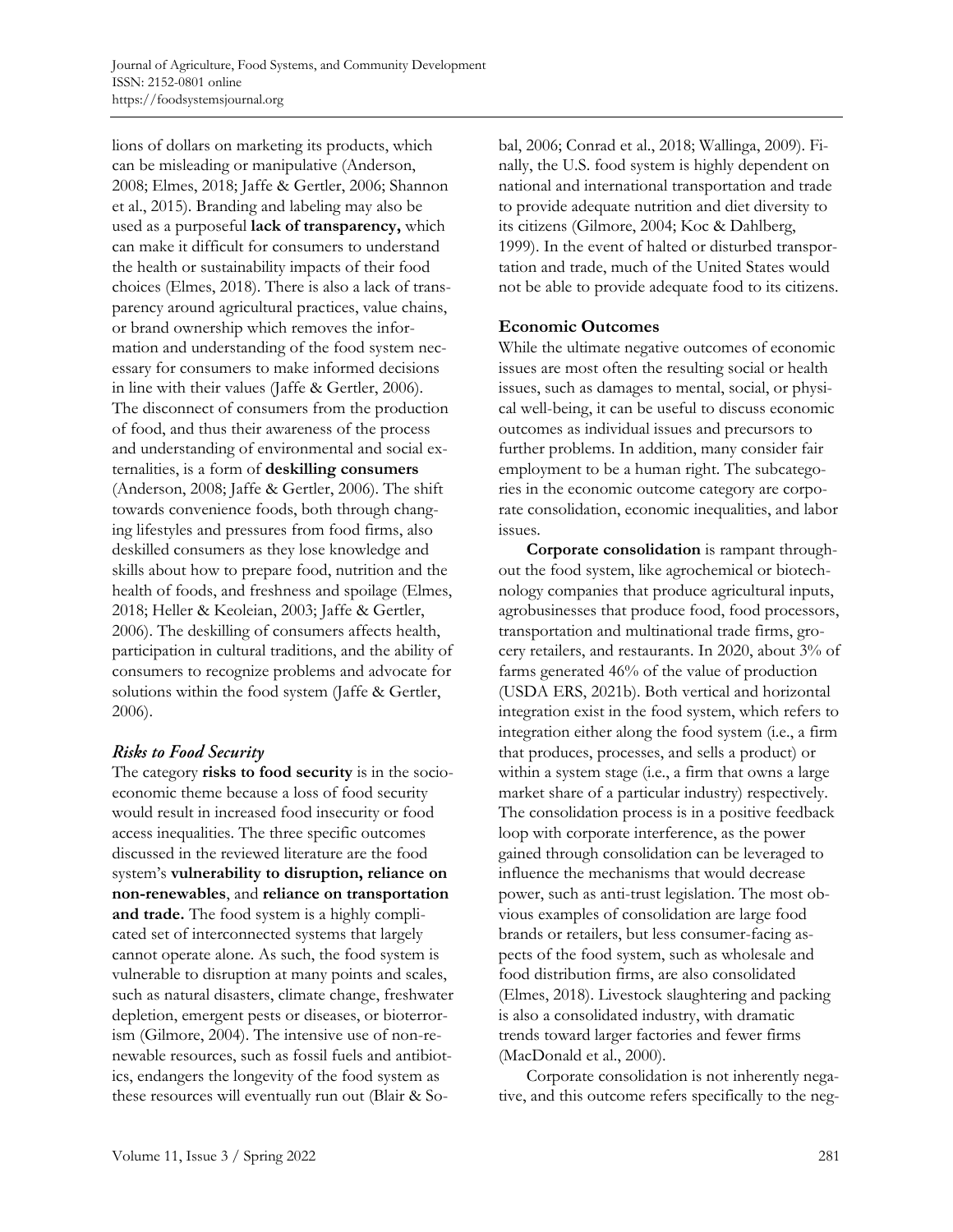ative sustainability outcomes enabled by concentration that are pervasive in the U.S. food system. In isolation, consolidation presents a risk that if the needs and desires of a population change, entities with highly consolidated power can resist change, dictate conditions, and act out of line with social and environmental good. Corporate consolidation concentrates power which enables impactful decision-making but runs the risk of being abused (Anderson, 2008, 2015; Elmes, 2018). There is reduced competition, either through mergers, takeovers, or difficulties entering the market, which entrenches the control of consolidated firms and removes the ability of consumers to express values through purchasing decisions (Anderson, 2015; Elmes, 2018; Jaffe & Gertler, 2006). Consolidation also weakens local markets, which impacts local economies and takes wealth out of communities that they are unlikely to recoup (Anderson, 2015; Johnston et al., 2014; Yang & Suh, 2015).

The final two subcategories are **economic inequalities** and **labor issues.** Economic inequalities exist in the food system, including **income inequality** and **unequal healthcare spending.** Income inequality is a significant issue for farmers, food processing workers, and food service workers, as they do not benefit fairly from the wealth generated by the food system (Anderson, 2008; Heller & Keoleian, 2003; Horst & Marion, 2019; Wallinga, 2009). Agriculture and food-related industries contributed US\$1.055 trillion, or 5%, to the U.S. gross domestic product and 10.3% of employment, 19.7 million jobs, in 2020 (USDA Economic Research Service [ERS], 2021a). In addition, rural areas face higher income inequality and unemployment than their metropolitan counterparts (Hallam et al., 1993; Rossi & Garner, 2014). Unequal healthcare spending due to health burdens caused by the food system, mainly environmental pollution and occupational health effects, can be worsened by distributional inequalities of healthcare services, especially in non-metro areas, and low quality or lacking health insurance for food system employees (Blair & Sobal, 2006; Rossi & Garner, 2014; Wallinga, 2009).

**Income inequality** is a prominent issue due to the lack of living wages provided to food system employees (Anderson, 2008, 2015; Horst & Marion, 2019; Lo & Delwiche, 2015). **Decent living wages** are a cornerstone of fair employment (Anderson, 2008). Beyond lower wages, but contributing to economic inequalities, is **labor exploitation** (Elmes, 2018; Horst & Marion, 2019). This includes practices like unpaid labor, forced labor, wage theft, the inability to form labor unions, child labor, or other forms of exploiting vulnerable populations such as immigrants, and particularly undocumented workers (Anderson, 2008; Heller & Keoleian, 2003; Lo & Delwiche, 2015; Pilgeram, 2011). Suppressing labor unions, a practice that is aided by corporate consolidation and interference, is particularly harmful because it removes the ability of workers to advocate for themselves and improve aspects like wages or workplace health and safety (Anderson, 2008). Thus, while labor issues are linked to economic outcomes, they can also result in outcomes to physical and mental well-being.

### **Human Health Outcomes**

The theme of human health outcomes covers the categories of health effects from environmental pollution, diet-related health effects, antimicrobial resistance, foodborne health effects, occupational health effects, and risks to food system safety (see Figure B3). **Environmental pollution** affects communities surrounding food system activities through two main pathways: **air and water.** Air pollution such as particulate matter and noxious gases can contribute to respiratory issues like asthma, while both inhaled or consumed agricultural chemicals, like pesticides, can contribute to health issues, such as cancer and neurologic diseases, or act as endocrine disruptors (Blair & Sobal, 2006; Rossi & Garner, 2014; Udeigwe et al., 2015; Wallinga, 2009). Pathogen pollutants in water can spread zoonotic diseases or other pathogens (Hallam et al., 1993; Rossi & Garner, 2014). In some cases, eutrophication events from nutrient pollution can create toxic algae blooms that render drinking water unconsumable.

**Diet-related health effects** are separated into the two categories of **consumption pattern and lifestyle changes** as well as **inadequate nutrition.** The interplay among consumption patterns, lifestyle choices, and individual physiology is com-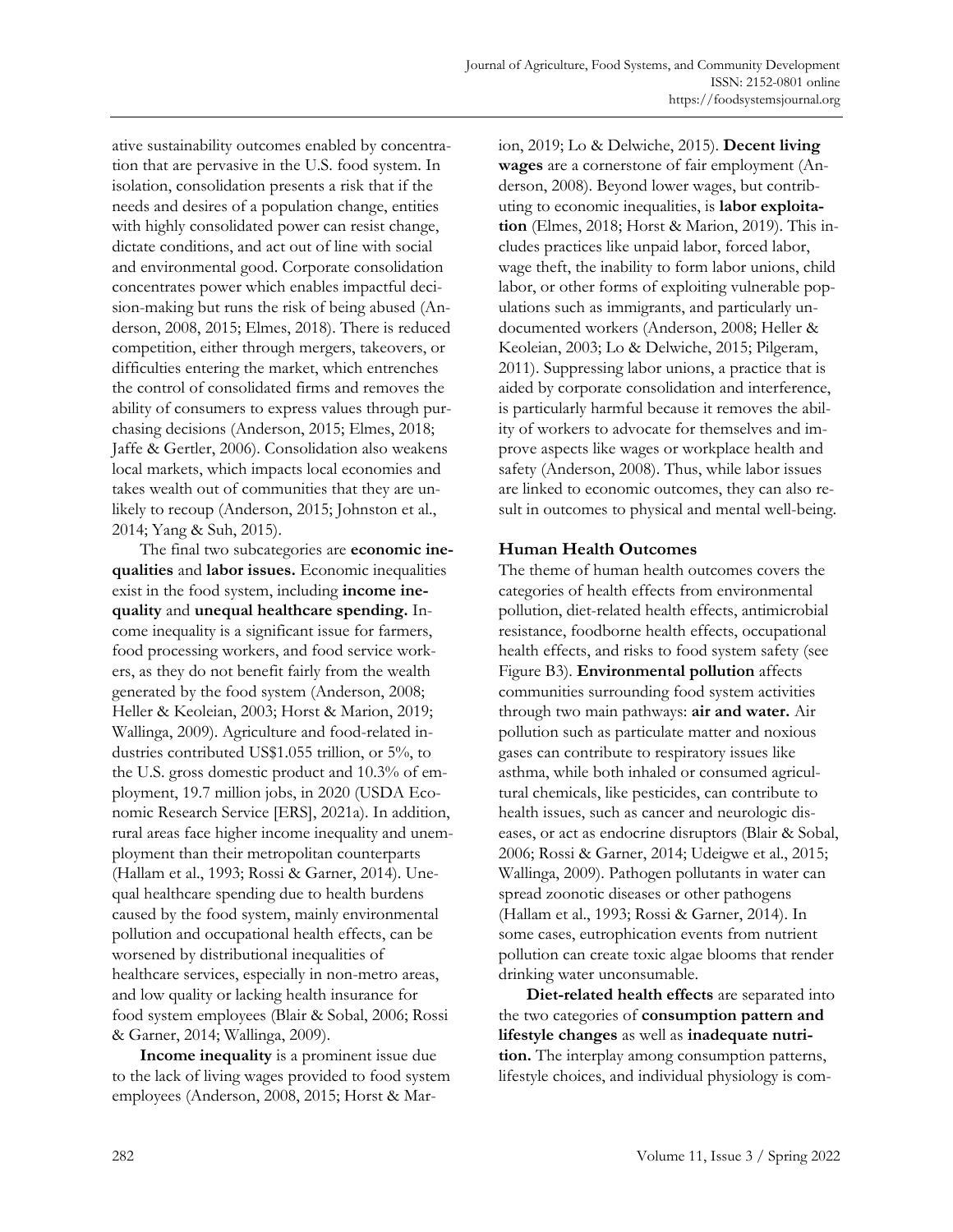



plex and highly variable. While diet does not impact all people equally, it does have a significant impact on health. **Consumption patterns** in the United States shifted over time to include more processed calorie-dense, nutrient-poor foods, animal products, larger portion sizes, and more meals eaten outside of the home (Hickey & Ozbay, 2014; Rossi & Garner, 2014; Wallinga, 2009). Simultaneously, **lifestyles** have become more sedentary (Kearney, 2010). These factors have a direct link to obesity, which is a significant public health concern in the United States and is a contributor to other diet-related health issues like diabetes, cardiovascular disease, and hypertension (Blair & Sobal, 2006; Finley et al., 2017; Johnston et al., 2014; Neff et al., 2015; Nelson et al., 2016b). Dietary choices can influence a range of health concerns, from kidney disease to arthritis to cancer (Nelson et al., 2016b; Shannon et al., 2015). **Inadequate nutrition** includes malnutrition through a lack of sufficient food or micronutrient deficiencies (Johnston et al.,

2014; Merrigan et al., 2015; Rose et al., 2019; Wilkins et al., 2010).

A common influence on human health is foodborne contaminants like pathogens and chemicals. Pathogens can be present in animal products and transferred to produce through the application of animal manures or biosolids, irrigation with contaminated water, contamination of harvesting, transportation, and processing equipment, or cross-contamination with other foods (Chapman & Gunter, 2018; Fraser & Simmons, 2017; Gelting & Baloch, 2013). Common pathogens which lead to foodborne illness are *Salmonella*, norovirus, and *E. coli* (Chapman & Gunter, 2018; Rossi & Garner, 2014; Stuart & Worosz, 2012). It is also possible that foods could be contaminated with harmful chemicals along the food system (Fraser & Simmons, 2017; Maffini et al., 2017).

The next category, antimicrobial resistance, occurs when target organisms develop a resistance to an antimicrobial. This is a multifold concern in the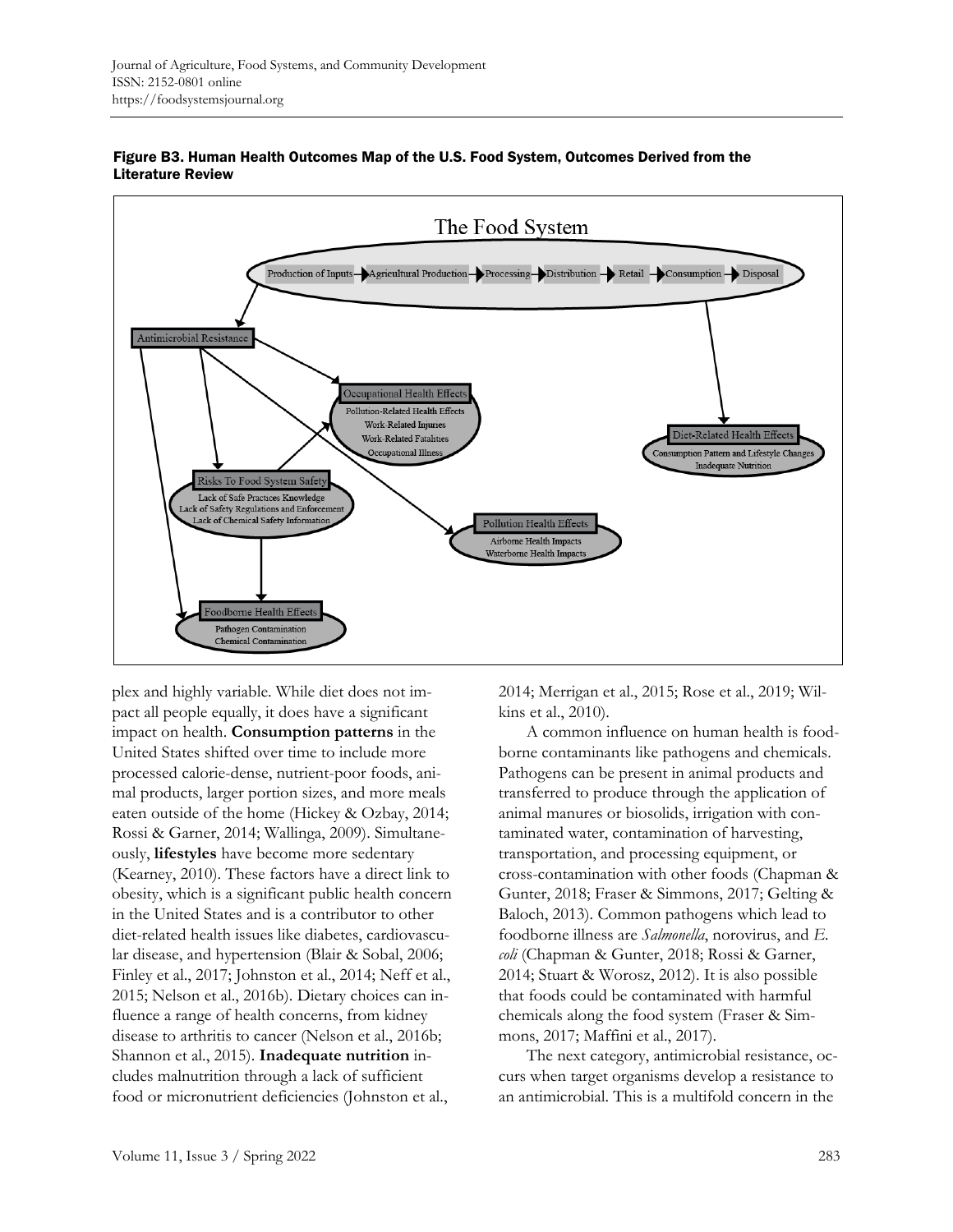food system. From a public health perspective, antimicrobials, particularly antibiotics, are an important line of defense. The high rate of antibiotic usage on livestock speeds the development of resistance and transmittance to humans while decreasing the effectiveness of antibiotics in other situations (Wallinga, 2009). This is also an ongoing process for fungicides and pesticides, and while the latter does not as directly impact human health, there are significant implications for agricultural yield.

Similar to previous categories, **occupational health outcomes** occur throughout the food system and is broken into the subcategories of occupational illness, work-related injuries and fatalities, and occupational pollution-related health effects. **Occupational illnesses** can result from exposure to pathogens or zoonotic diseases, and food system workers have a higher risk of exposure than the general public (Neff et al., 2015; Rossi & Garner, 2014). Workers in the livestock rearing, slaughter, and processing supply chain are also at higher risk of being exposed to antimicrobial resistant bacteria (Rossi & Garner, 2014). Agriculture and food manufacturing has a high rate of **work-related injuries and fatalities** from accidents than other industries (Neff et al., 2015; Newman et al., 2015). Work-related injuries include acute and chronic injuries, such as chronic back pain or musculoskeletal problems from repetitive motions or long hours of standing (Newman et al., 2015). **Pollution** in the workplace can also contribute to health outcomes like respiratory issues from irritation to serious

conditions like respiratory diseases and asthma (Rossi & Garner, 2014; Shannon et al., 2015). Exposure to pesticides can result in a variety of health effects, including mortality from acute pesticide poisoning (Rossi & Garner, 2014; Wallinga, 2009). Occupational health effects can be worsened through lacking or improperly enforced health and safety practices.

The final category in human health outcomes is **risks to food safety.** Food safety is impacted by a **lack of knowledge on safe practices,** leading to mishandled food and increases in foodborne health outcomes, **lack of chemical safety information,**  particularly the risks of multiple interacting chemicals, and a **lack of safety regulations and enforcement** (Chapman & Gunter, 2018; Maffini et al., 2017; Stuart & Worosz, 2012; Taylor & Hoffmann, 2001). Chemicals are notoriously understudied, as many have not been extensively tested and are still used as they are "generally recognized as safe" (GRAS) (Maffini et al., 2017). There are thousands of chemicals added to foods, which poses a challenge for responsible management by the FDA in isolation, much less when considering chronic low-level exposure, exposure for vulnerable populations like children, or multiple chemical interactions (Jaffe & Gertler, 2006; Maffini et al., 2017; Taylor & Hoffmann, 2001). Food safety and the safety of food system employees are further at risk due to lacking safety regulations, limited food and facility inspections, and a minimal response from firms to address safety concerns (Stuart & Worosz, 2012; Taylor & Hoffmann, 2001).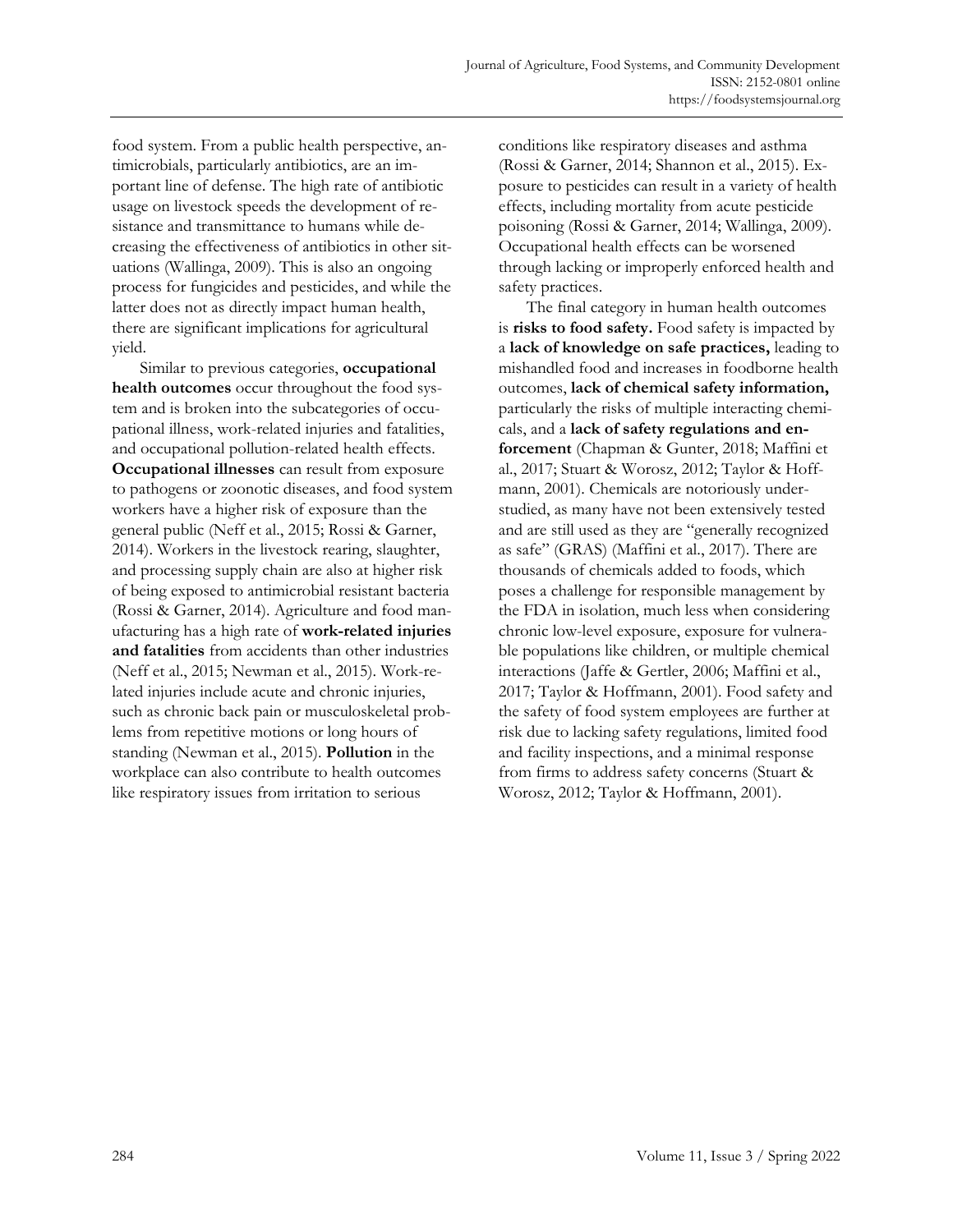# **Appendix C. Raw Coding and Additive Coding**

| Outcome                                   | Raw | <b>Additive</b> |
|-------------------------------------------|-----|-----------------|
| <b>Environmental Outcomes</b>             | 11  | 41              |
| <b>Environmental Pollution</b>            | 16  | 40              |
| <b>Air Pollution</b>                      | 5   | 26              |
| Greenhouse Gas Emissions                  | 23  | 23              |
| <b>Particulate Matter Air Pollution</b>   | 2   | $\overline{2}$  |
| Noxious Gases Air Pollution               | 3   | 3               |
| <b>Water Pollution</b>                    | 24  | 29              |
| <b>Water Nutrient Pollution</b>           | 20  | 20              |
| Water Pathogen Pollution                  | 4   | 4               |
| <b>Water Chemical Pollution</b>           | 9   | 9               |
| <b>Particulate Matter Water Pollution</b> | 8   | 8               |
| <b>Soil Pollution</b>                     |     | 7               |
| Soil Chemical Pollution                   | 5   | 5               |
| Soil Pathogen Pollution                   | 2   | 2               |
| Soil Degradation                          | 14  | 21              |
| Soil Structure Degradation                | 2   | 2               |
| Soil Composition Degradation              | 4   | 4               |
| Erosion                                   | 14  | 14              |
| <b>Loss Of Biodiversity</b>               | 13  | 18              |
| <b>Genetic Biodiversity</b>               | 6   | 6               |
| <b>Community Biodiversity</b>             | 5   | 5               |
| <b>Freshwater Depletion</b>               | 24  | 24              |
| <b>Aquifer Depletion</b>                  | 7   | 7               |
| Land-Use Changes                          | 14  | 17              |
| Deforestation                             | 5   | 5               |
| Desertification                           | 2   | 2               |
| <b>Climate Change</b>                     | 17  | 17              |
| <b>Fishery Collapse</b>                   | 2   | $\overline{2}$  |
| <b>Waste Generation</b>                   |     | 18              |
| Food Waste                                | 15  | 15              |
| <b>Other Waste Generation</b>             | 4   | 4               |
| <b>Resource Usage</b>                     | 9   | 21              |
| <b>Fossil Fuel Consumption</b>            | 11  | 11              |
| Input Resource                            | 3   | 3               |
| Other Energy Resource Usage               | 7   | 7               |
|                                           |     |                 |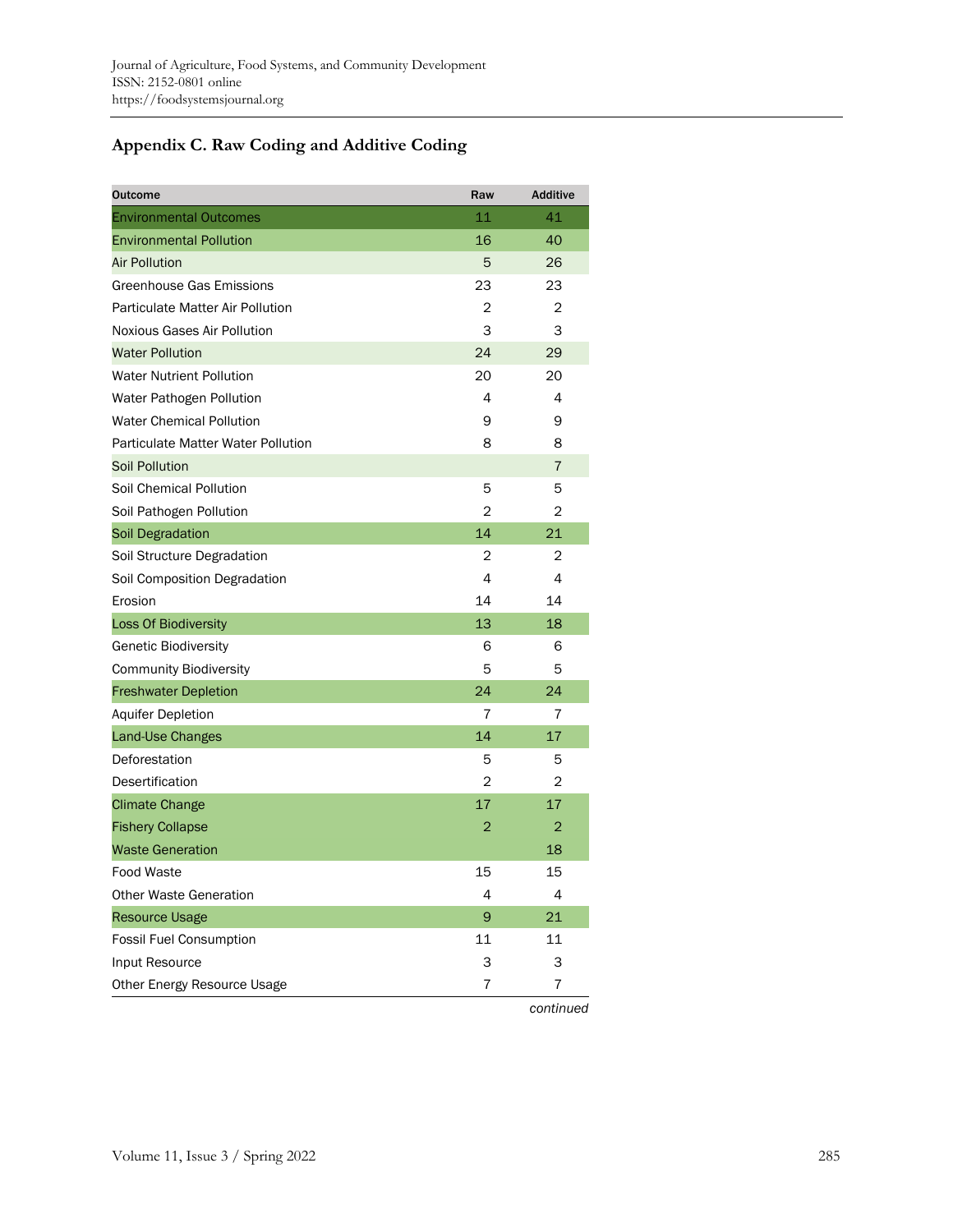| <b>Outcome</b>                                   | Raw | <b>Additive</b> |
|--------------------------------------------------|-----|-----------------|
| Socio-Economic Outcomes                          |     | 37              |
| <b>Social Outcomes</b>                           | 5   | 31              |
| <b>Social Inequalities</b>                       | 3   | 14              |
| <b>Gender Inequalities</b>                       | 5   | 5               |
| Racial And Ethnic Inequalities                   | 3   | 3               |
| Resource Inequalities                            | 5   | 5               |
| <b>Food Access Inequalities</b>                  | 10  | 10              |
| <b>Food Insecurity</b>                           | 15  | 15              |
| <b>Human Rights Violations</b>                   | 5   | 10              |
| Social And Cultural Rights                       | 3   | 8               |
| Right To Food                                    | 4   | 4               |
| Right To Health                                  | 2   | 2               |
| <b>Right To Benefit From Scientific Advances</b> | 3   | 3               |
| <b>Loss Of Vibrant Rural Communities</b>         | 5   | 11              |
| Decreasing Standard Of Living                    | 6   | 8               |
| Population Shifts In Rural Areas                 | 3   | 3               |
| Social Outcomes Of Pollution                     | 4   | 4               |
| <b>Corporate Interference</b>                    | 1   | 16              |
| Influence On Educational Institutions            | 3   | 3               |
| Influence On Media And Public Spaces             | 5   | 5               |
| Influence On Governmental Processes              | 7   | 7               |
| <b>Control Over Production</b>                   | 8   | 8               |
| Lack Of Transparency                             | 4   | 4               |
| Deskilling Of Consumers                          | 10  | 10              |
| <b>Animal Welfare</b>                            | 5   | 5               |
| <b>Risks To Food Security</b>                    | 13  | 21              |
| <b>Vulnerability To Disruption</b>               | 3   | 3               |
| Reliance On Non-Renewables                       | 9   | 9               |
| Reliance On Transportation And Trade             | 2   | 2               |
| <b>Economic Outcomes</b>                         |     | 22              |
| <b>Corporate Consolidation</b>                   | 14  | 14              |
| <b>Economic Inequalities</b>                     | 5   | 18              |
| Income Inequality                                | 11  | 11              |
| <b>Unequal Healthcare Spending</b>               | 4   | 4               |
| <b>Labor Issues</b>                              | 3   | $\overline{7}$  |
| Lack Of Decent Living Wages                      | 4   | 4               |
| Labor Exploitation                               | 6   | 6               |

*continued*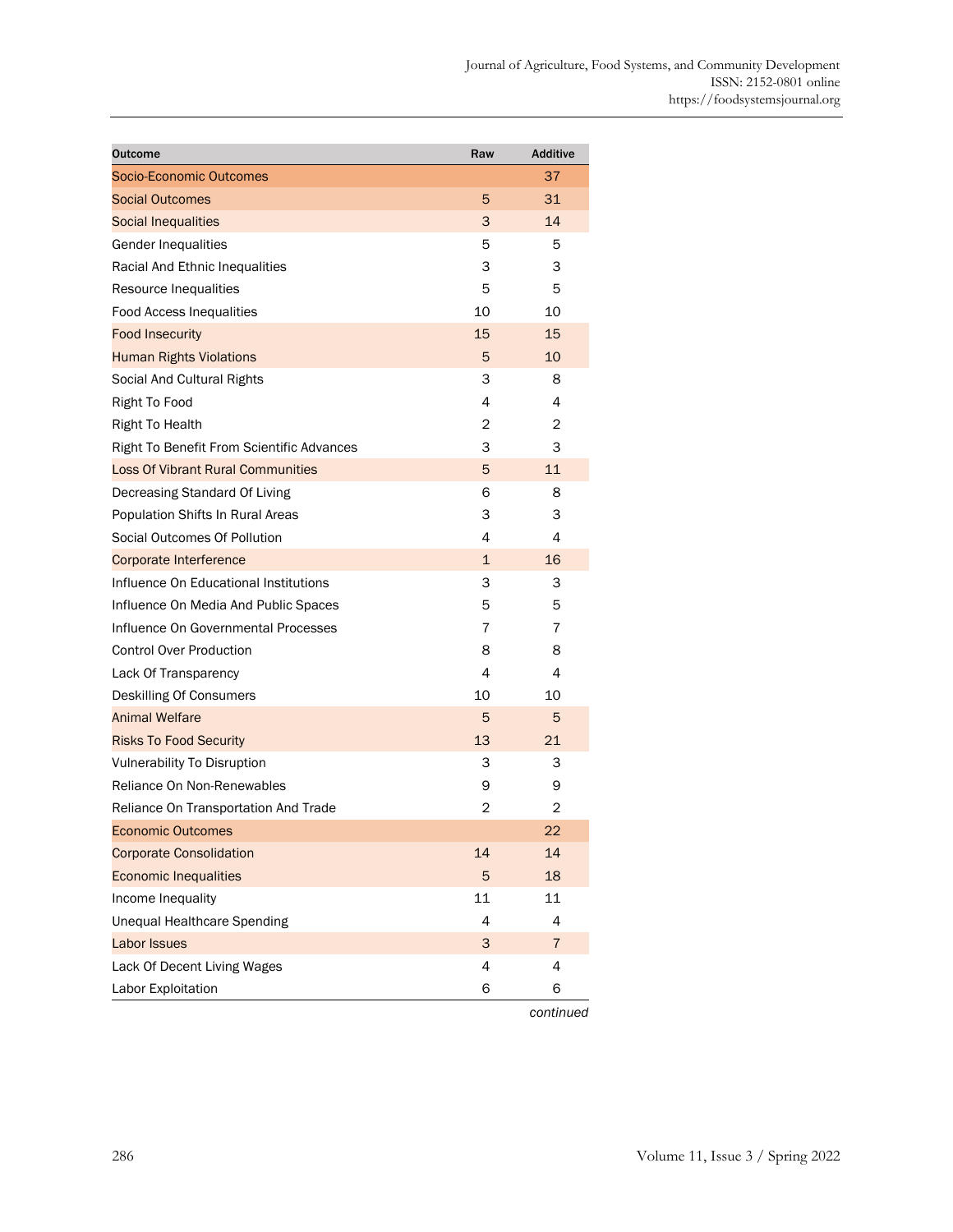| <b>Outcome</b>                                | Raw            | <b>Additive</b> |
|-----------------------------------------------|----------------|-----------------|
| <b>Human Health Outcomes</b>                  | 5              | 43              |
| <b>Environmental Pollution Health Effects</b> | 4              | 11              |
| Airborne Health Outcomes                      | 7              | 7               |
| <b>Waterborne Health Outcomes</b>             | 5              | 5               |
| <b>Diet-Related Health Effects</b>            | 27             | 33              |
| Consumption Pattern And Lifestyle Changes     | 14             | 26              |
| <b>Diabetes</b>                               | 11             | 11              |
| Cardiovascular Disease                        | 12             | 12              |
| Obesity                                       | 17             | 17              |
| Hypertension                                  | 4              | $\overline{4}$  |
| <b>Inadequate Nutrition</b>                   | 11             | 11              |
| <b>Antimicrobial Resistance</b>               | $\overline{7}$ | $\overline{7}$  |
| <b>Foodborne Health Effects</b>               | $\mathbf{1}$   | 18              |
| Pathogen Contamination Of Food                | 12             | 12              |
| <b>Chemical Contamination Of Food</b>         | 3              | 3               |
| <b>Occupational Health Effects</b>            | $\overline{7}$ | 15              |
| <b>Occupational Illness</b>                   | 6              | 6               |
| Work-Related Injuries                         | 7              | 7               |
| <b>Work-Related Fatalities</b>                | 6              | 6               |
| Occupational Pollution-Related Health Effects | 6              | 6               |
| <b>Risks To Food System Safety</b>            | 14             | 14              |
| Lack Of Safe Practices Knowledge              | $\mathbf 1$    | 1               |
| Lack Of Safety Regulations And Enforcement    | 2              | 2               |
| Lack Of Chemical Safety Information           | 3              | 3               |
| <b>TOTAL</b>                                  | 728            | 1,074           |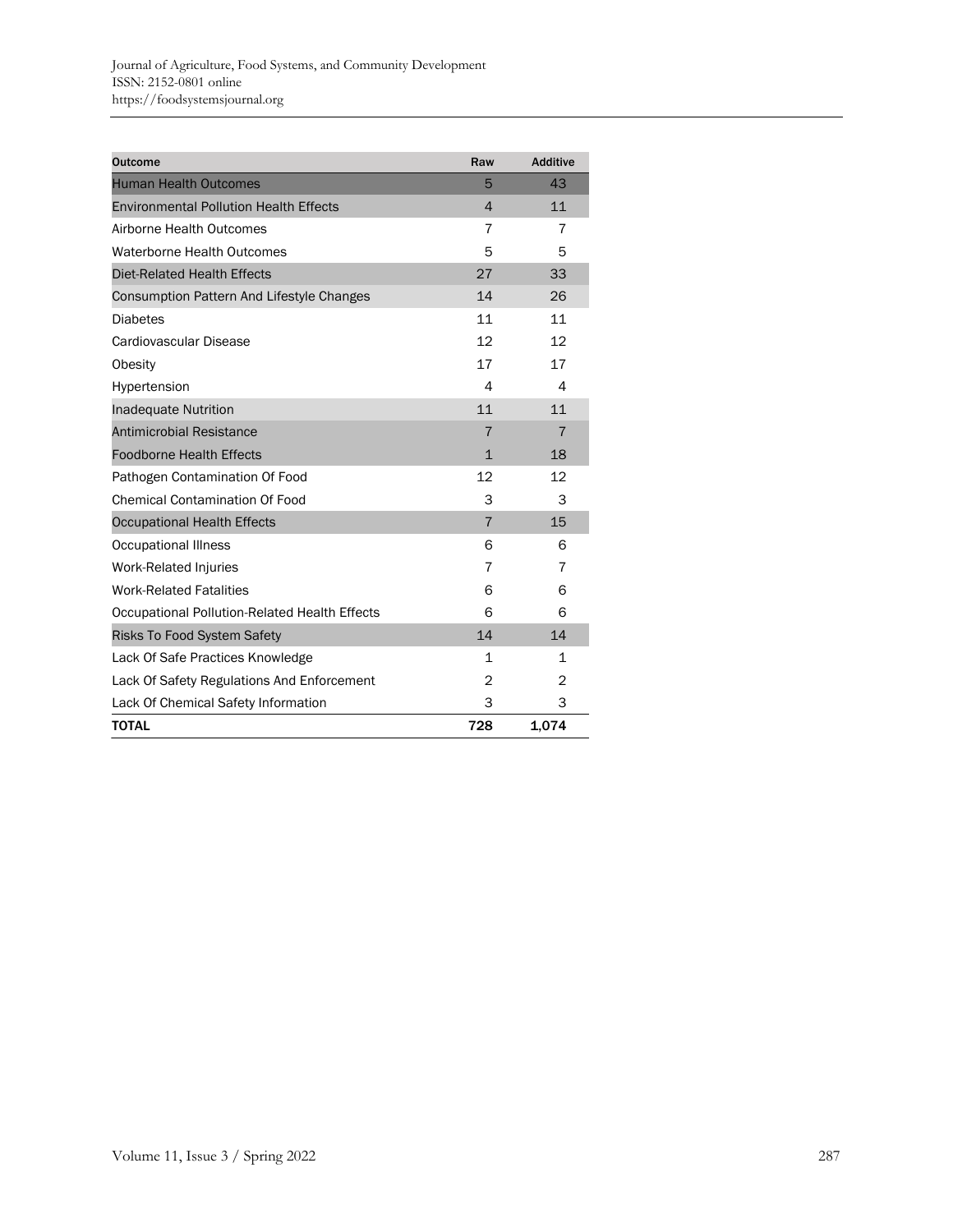|  | <b>Appendix D. List of Reviewed Articles</b> |  |
|--|----------------------------------------------|--|
|--|----------------------------------------------|--|

| Title                                                                                                                                                                                            | <b>Citation</b>                      |
|--------------------------------------------------------------------------------------------------------------------------------------------------------------------------------------------------|--------------------------------------|
| Improving Farm Animal Welfare: Is Evolution or Revolution Needed in Production Systems?                                                                                                          | (Hoetzel, 2014)                      |
| Understanding Sustainable Diets: A Descriptive Analysis of the Determinants and Processes<br>That Influence Diets and Their Impact on Health, Food Security, and Environmental<br>Sustainability | (Johnston et al., 2014)              |
| Soil Science and the Carbon Civilization                                                                                                                                                         | (Lal, 2007)                          |
| Roles of Rural Areas in Sustainable Food System Transformations                                                                                                                                  | (Anderson, 2015)                     |
| Options for keeping the food system within environmental limits                                                                                                                                  | (Springmann et al., 2018)            |
| Leveraging foodways for health and justice                                                                                                                                                       | (Cachelin et al., 2019)              |
| Food Sustainability in the Context of Human Behavior                                                                                                                                             | (Morawicki & Díaz<br>González, 2018) |
| Implications of leading crop production practices on environmental quality and human health                                                                                                      | (Udeigwe et al., 2015)               |
| Victual Vicissitudes: Consumer Deskilling and the (Gendered) Transformation of Food Systems                                                                                                      | (Jaffe & Gertler, 2006)              |
| The restructuring of food systems: Trends, research, and policy issues                                                                                                                           | (Koc & Dahlberg, 1999)               |
| Luxus Consumption: Wasting Food Resources Through Overeating                                                                                                                                     | (Blair & Sobal, 2006)                |
| Racial, ethnic and gender inequities in farmland ownership and farming in the U.S.                                                                                                               | (Horst & Marion, 2019)               |
| Risk, anti-reflexivity, and ethical neutralization in industrial food processing                                                                                                                 | (Stuart & Worosz, 2012)              |
| Industrial Farm Animal Production: A Comprehensive Moral Critique                                                                                                                                | (Rossi & Garner, 2014)               |
| Relationship between food waste, diet quality, and environmental sustainability                                                                                                                  | (Conrad et al., 2018)                |
| The Progressive Increase of Food Waste in America and Its Environmental Impact                                                                                                                   | (Hall, Guo, Dore, & Chow,<br>2009)   |
| Rights-based food systems and the goals of food systems reform                                                                                                                                   | (Anderson, 2008)                     |
| Characterizing Rural Food Access in Remote Areas                                                                                                                                                 | (Bardenhagen et al.,<br>2017)        |
| Local Food Systems Food Safety Concerns                                                                                                                                                          | (Chapman & Gunter,<br>2018)          |
| Economic Inequality, Food Insecurity, and the Erosion of Equality of Capabilities in the United<br><b>States</b>                                                                                 | (Elmes, 2018)                        |
| The Evolution of the School Food and Farm to School Movement in the United States:<br>Connecting Childhood Health, Farms, and Communities                                                        | (Feenstra & Ohmart,<br>2012)         |
| Nutritional Sustainability: Aligning Priorities in Nutrition and public health with Agricultural<br>Production                                                                                   | (Finley et al., 2017)                |
| Food Safety Education: Training Farm Workers in the US Fresh Produce Sector                                                                                                                      | (Fraser & Simmons,<br>2017)          |
| A systems analysis of irrigation water quality in environmental assessments related to<br>foodborne outbreaks                                                                                    | (Gelting & Baloch, 2013)             |
| US food safety under siege?                                                                                                                                                                      | (Gilmore, 2004)                      |
| Sustainable Food and Agricultural Policies: A U.S. Perspective                                                                                                                                   | (Hallam et al., 1993)                |
| Assessing the sustainability of the US food system: a life cycle perspective                                                                                                                     | (Heller & Keoleian, 2003)            |
| Food Waste in the United States: A contributing factor toward environmental instability                                                                                                          | (Hickey & Ozbay, 2014)               |
| The effects of the industrialization of US livestock agriculture on promoting sustainable<br>production practices                                                                                | (Hinrichs & Welsh, 2003)             |
| Supporting Equitable Food Systems Through Food Assistance at Farmers' Markets                                                                                                                    | (Jones & Bhatia, 2011)               |
|                                                                                                                                                                                                  |                                      |

*continued*